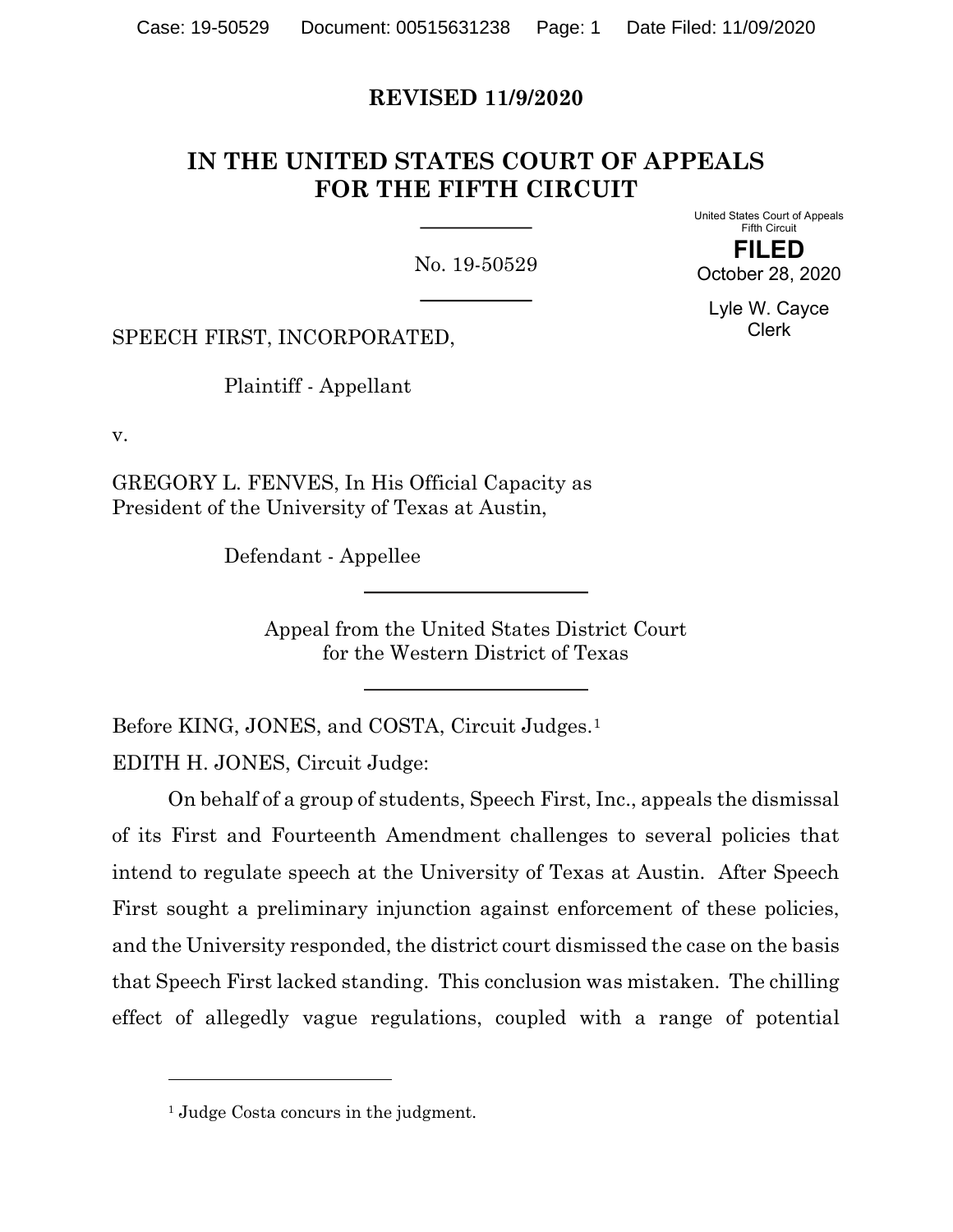penalties for violating the regulations, was, as other courts have held,<sup>2</sup> sufficient "injury" to ensure that Speech First "has a 'personal stake in the outcome of the controversy.'" Susan B. Anthony List v. Driehaus, 573 U.S. 149, 158, 134 S. Ct. 2334, 2341 (2014) (quoting Warth v. Seldin, 422 U.S. 490, 498, 95 S. Ct. 2197, 2205 (1975)).

#### BACKGROUND

 Speech First, Inc., ("Speech First") is an organization of free-speech advocates that includes students at the University of Texas at Austin ("the University"). Speech First sued the Defendant-Appellee, Gregory L. Fenves, in his official capacity as president of the University, in December 2018. At that time, the University had promulgated four policies governing students' speech: (1) the 2018-2019 General Information Catalog, Appendix C, Institutional Rules on Students Services and Activities; (2) the Acceptable Use Policy for University Students (last revised in 2015); (3) the 2018-2019 Residence Hall Manual; and (4) the Handbook of Operating Procedures (revised no later than March 2017). Here are the pertinent portions of the regulations.

#### 1. The Institutional Rules

Fenves describes the Institutional Rules as "bedrock standards to which all University community members must adhere." The Rules' Chapter 13 is titled "Speech, Expression, and Assembly," and begins generally, declaring the "freedoms of speech, expression, and assembly" to be "fundamental rights of all persons." Section 13-101. This section pronounces students' (and others') freedom to "express their views . . . on any topic . . . subject only to rules

<sup>2</sup> See, e.g., Dambrot v. Central Mich. Univ., 55 F.3d 1177, 1182 (6th Cir. 1995) (affirming that campus discriminatory harassment speech policy is, on its face, unconstitutionally overbroad and vague, after district court found that students had standing to sue despite lack of enforcement against them).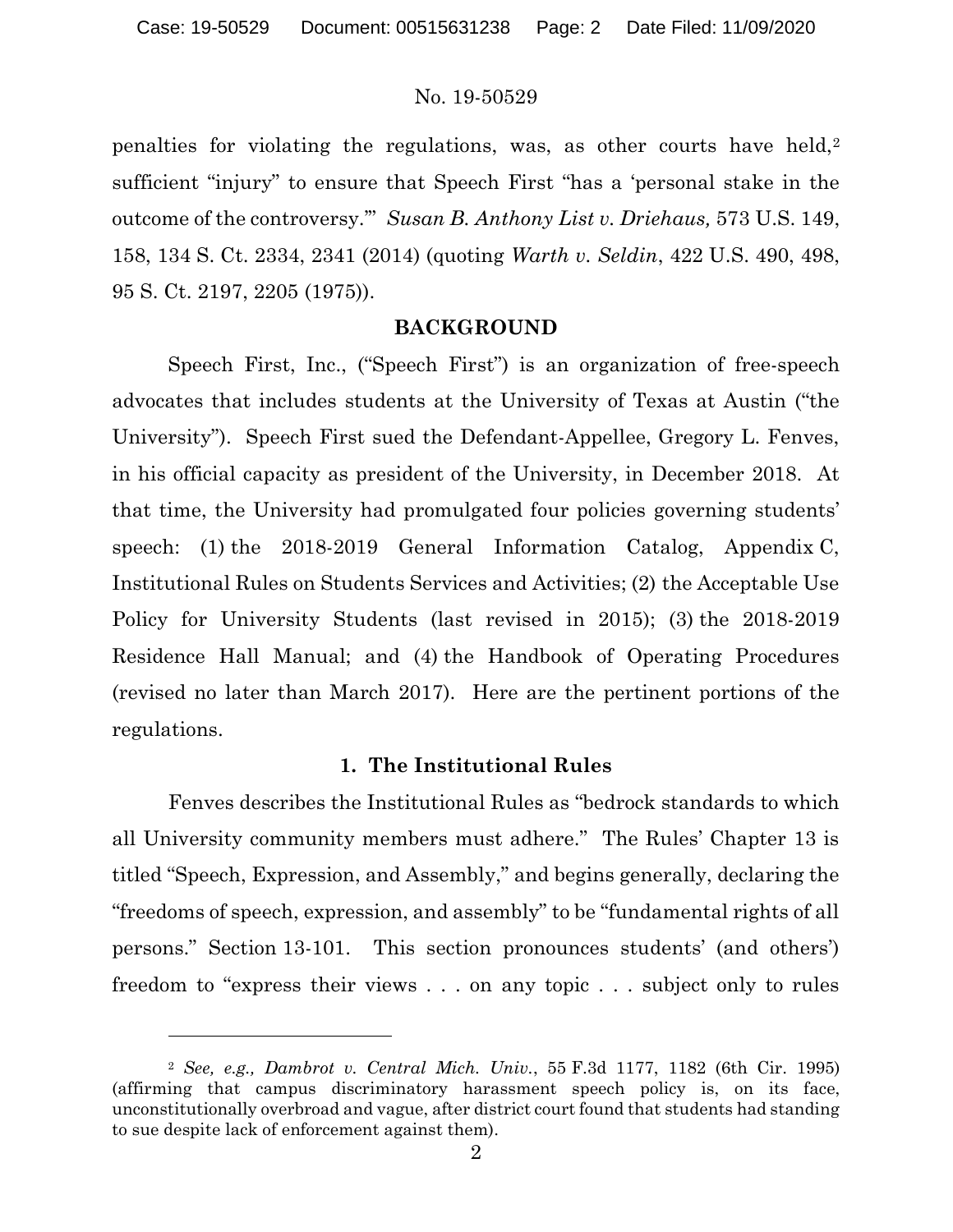necessary to preserve the equal rights of others and the other functions of the University." The section disclaims viewpoint discrimination "[e]xcept as expressly authorized by subchapter 13-200 [titled, "Prohibited Expression"].

In the next subchapter, "Prohibited Expression" includes paragraphs covering obscenity, defamation, and incitement to imminent violations of law. By far the longest prohibition covers "Harassment," which is the "mak[ing], distribut[ing], or display[ing] on the campus any statement that constitutes verbal harassment of another." "Verbal harassment" is defined as "hostile or offensive speech, oral, written, or symbolic," that:

- A. is not necessary to the expression of any idea described in the following subsection ["an argument for or against the substance of any political, religious, philosophical, ideological, or academic idea is not verbal harassment even if some listeners are offended by the argument or idea"];
- B. is sufficiently severe, pervasive, or persistent to create an objectively hostile environment that interferes with or diminishes the victim's ability to participate in or benefit from the services, activities, or privileges provided by the University; and
- C. personally describes or is personally directed to one or more specific individuals.

The Rules elaborate that "[v]erbal harassment may consist of threats, insults, epithets, ridicule, [and] personal attacks," and "is often based on the victim's appearance, personal characteristics, or group membership, including but not limited to race, color, religion, national origin, gender, age, disability, citizenship, veteran status, sexual orientation, gender identity or gender expression, ideology, political views, or political affiliation."

Under the Rules, the Dean of Students has primary authority and responsibility for the administration of student discipline, but other University actors play various roles in responding to particular types of alleged violations.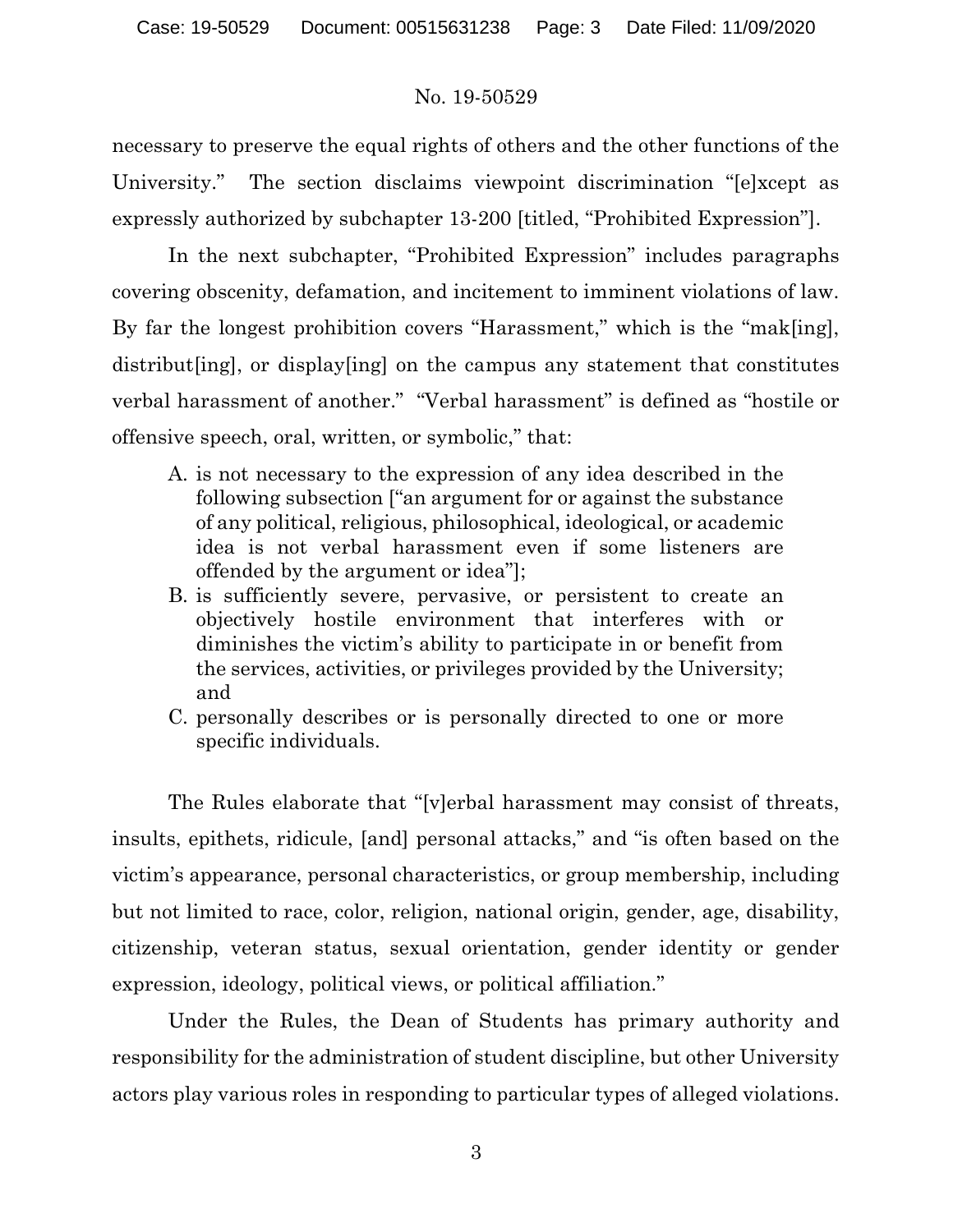Disciplinary sanctions range from written warning to suspension, expulsion, and the denial of a degree.

# 2. Acceptable Use Policy

The Acceptable Use Policy outlines permitted and prohibited uses of the information technology devices and systems provided and maintained by the University. Under the Policy "[a]ll university students granted access to or use of university Information Resources must be aware of and agree to abide by [certain] acceptable use requirements." Among these "requirements" is:

5.6 Be civil. Do not send rude or harassing correspondence.

- 1. If someone asks you to stop communicating with him or her, you should. If you fail to do so, the person can file a complaint and you can be disciplined.
- 2. If you ever feel that you are being harassed, university staff members will assist you in filing a complaint. . . .

 "The authoritative source on [the Acceptable Use Policy] and responsibility for its implementation rests with the Office of the Associate Vice President and Chief Information Officer," although other offices may be involved in discipline relating to the requirements. The Policy provides a nonexhaustive list of "[p]unishment[s] for infractions of [the requirements]," ranging from "[v]erbal warnings" to "[s]uspension from the university" or "[c]riminal prosecution." The Policy notes that suspension from the University happens to "several people each semester."

On the other hand, the Policy notes, "In general, expressions of opinion by members of the university community that do not otherwise violate state and federal laws or university rules are protected as 'free speech.'" Also: "Disagreements between people, even heated arguments, unless threatening or otherwise unlawful, are not considered violations. UT Austin does, however, strongly encourage all its users to be polite and courteous."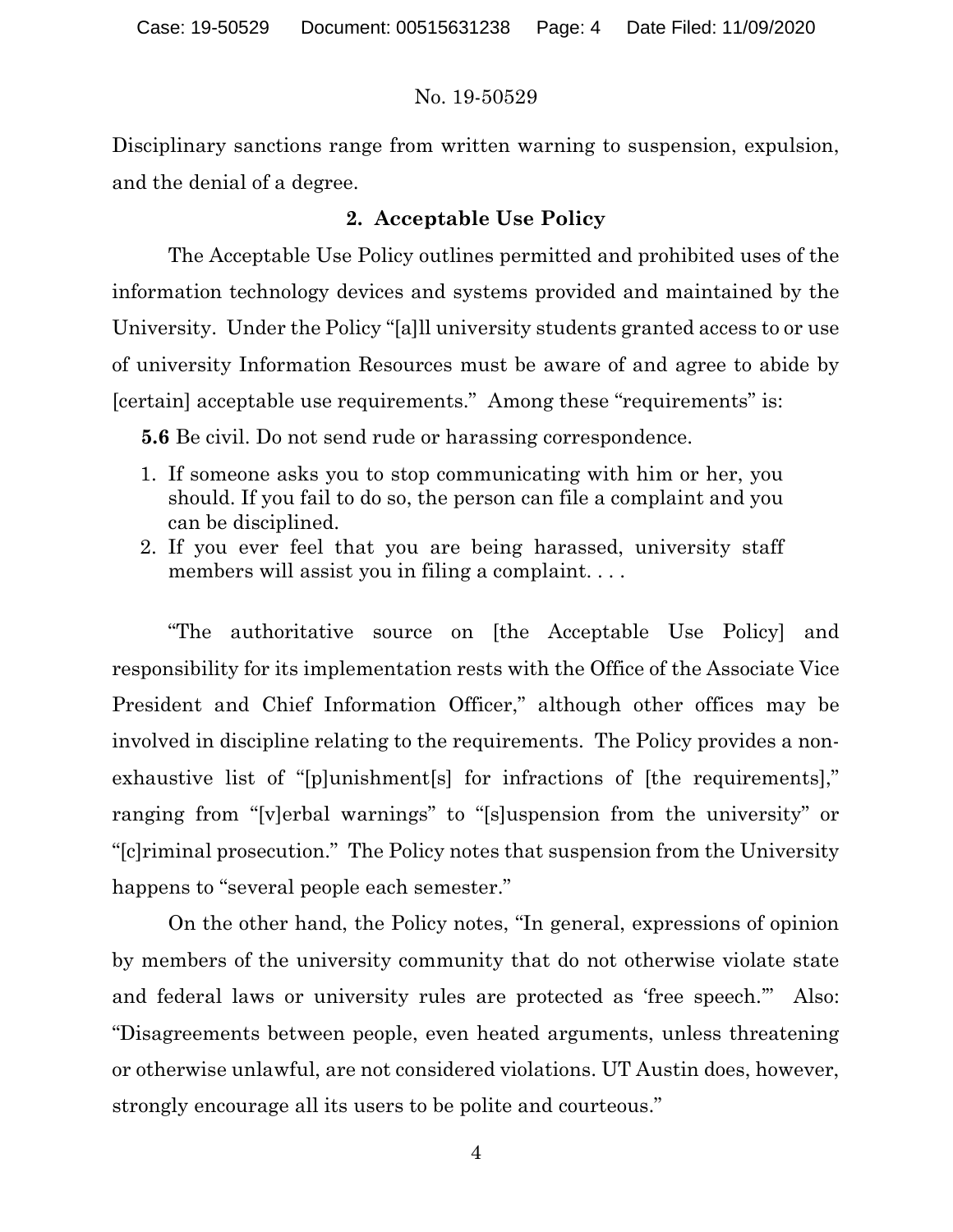# 3. Residence Hall Manual

The "Personal Responsibility and Student Conduct" section of the Residence Hall Manual includes sections on "Harassment" and "Incivility."

Under "Harassment," the University states a policy "to maintain an educational environment free from harassment and intimidation" and states a related "commit[ment] to responding appropriately to acts of racism, sexism, heterosexism, cissexism, ageism, ableism, and any other force that seeks to suppress another individual or group of individuals." "When acts of harassment or intimidation occur in the residence hall environment, the Residence Life staff, in conjunction with the Residence Hall Council, may lead a floor or hall meeting to discuss the incident and decide, as a community, appropriate steps that need to be taken to address the incident." More generally, "[r]esidents who are suspected to have engaged in harassment as defined in the Institutional Rules will be referred to the Dean of Students for possible disciplinary action."

Immediately following, under "Incivility," the University states:

Students are expected to behave in a civil manner that is respectful of their community and does not disrupt academic or residential activity. Uncivil behaviors and language that interfere with the privacy, health, welfare, individuality, or safety of other persons are not permitted.

 At the end of the "Personal Responsibility and Student Conduct" section, there is a subsection on the "Conduct Process," which explains the process for "cases that remain in Housing for adjudication." This process may result in "Housing Sanctions," which are "educational measure[s] implemented by the Housing Conduct Board or Residence Hall Conduct Administrator designed to affect [sic] a change in behavior and to help the student understand how their behavior impacted others in the residence hall community." "Sanctions" might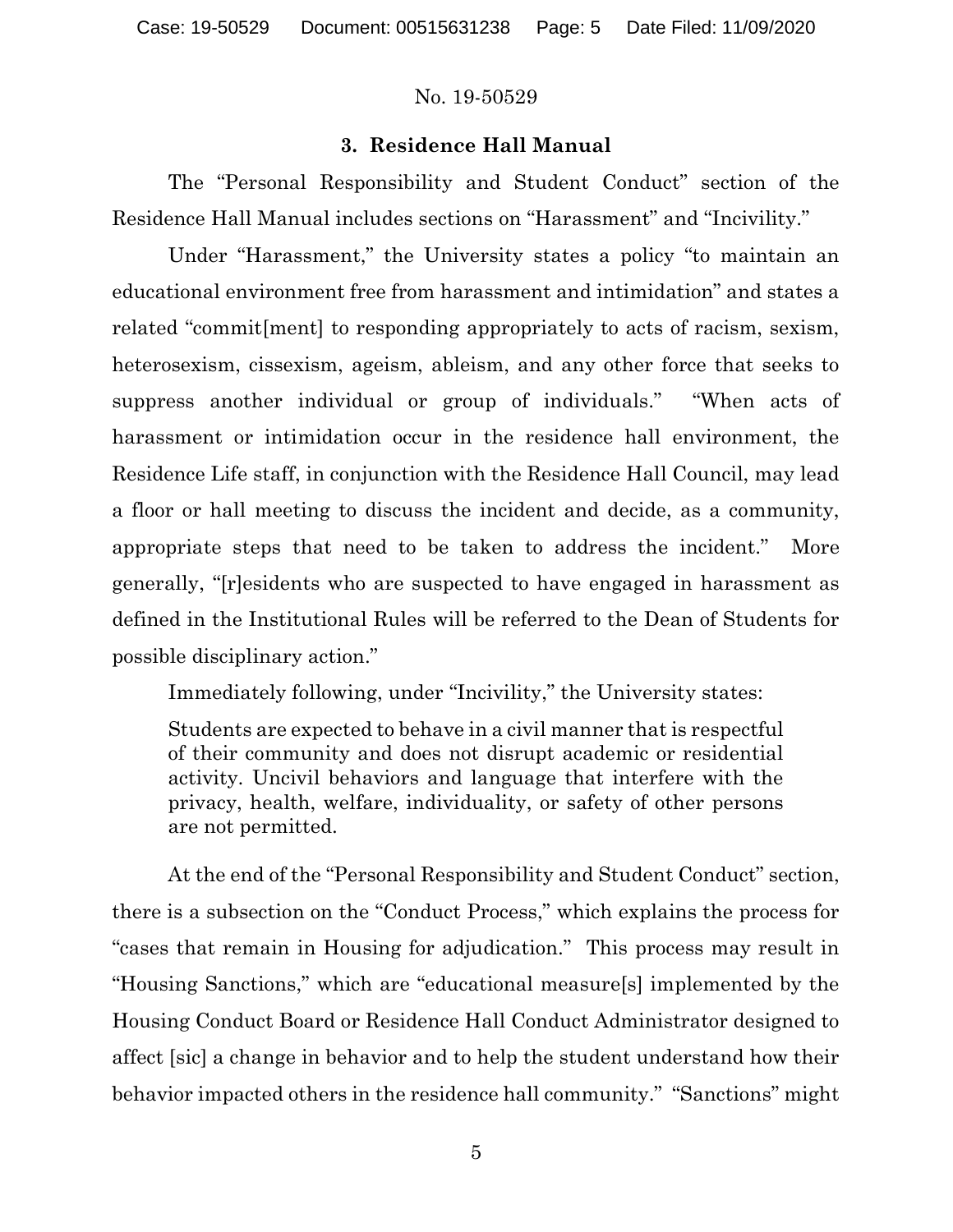include "loss of privileges," "assign[ments]" such as "on-line educational modules, meetings with University staff members, educational/reflection papers, poster assignments, or presentations at hall meetings," or "administrative sanctions" such as a forced room change, fine, or bar on the student's record.

# 4. Hate and Bias Incidents Policy and CCRT

Finally, within the University's Handbook of operating procedures is the "Hate and Bias Incidents" policy. According to its "Policy Statement," the University "unequivocally condemns and prohibits ... harassment," "is committed to an academic and work environment free from acts of intolerance, hate, bias or prejudice," and "is committed to the principles of free inquiry and expression and is dedicated to creating an environment where the expansion of knowledge and the freedom to exchange ideas is safeguarded."

The Hate and Bias Incidents policy describes verbal harassment in the same language as the Institutional Rules. It specifies that individuals may report threatened or actual "harassment" to the Office of the Dean of Students or the Office of Inclusion and Equity.

The policy's "Responsibilities & Procedures" section includes a "Campus Climate Incident" subsection, which states:

The University strongly encourages individuals who believe they have been discriminated against or have experienced threatened or actual violence on the basis of their race, color, religion, national origin, gender, gender identity or gender expression, age, disability, citizenship, veteran status, sexual orientation, ideology, political views, or political affiliation to report such incidents as provided in this policy.

Individuals may report a campus climate incident to the University's Campus Climate Response Team by clicking on the "Report a Bias Incident Campus Climate Response Team" button .... Individuals may report concerns such as a student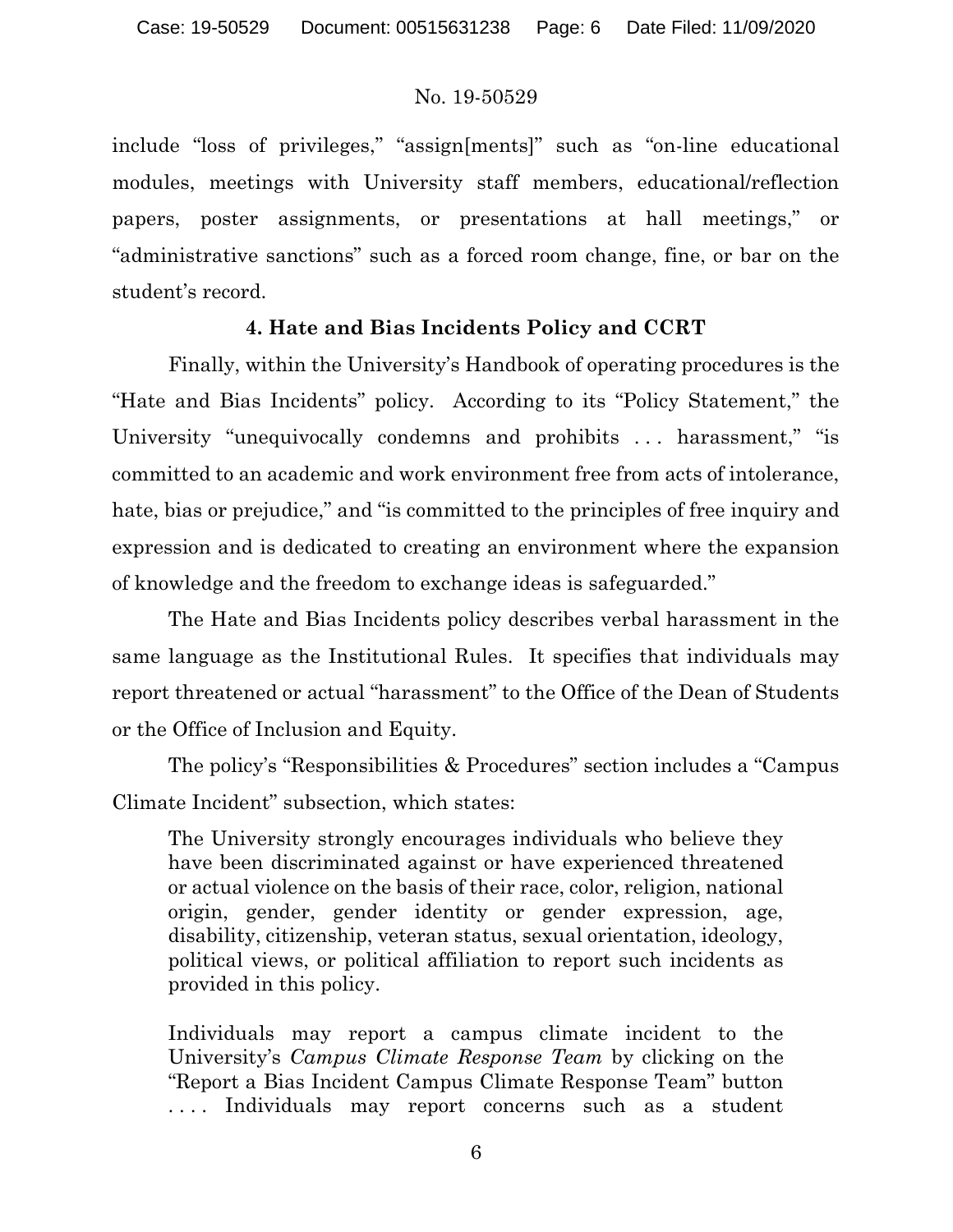organization hosting a party with a racist theme, derogatory graffiti regarding sexual orientation or gender identity and expression, malicious threats that intimidate another person because of his or her religion or concerns that someone has created a hostile or offensive classroom environment.

The Campus Climate Response Team ("CCRT") was instituted in 2011 after an investigation into whether the university's dispute resolution procedures were sufficient to handle outbreaks of "hateful or violent speech." The CCRT is described as "a university-wide strategy resource team that develops and facilitates the implementation of appropriate responses to campus climate incidents impacting the UT Austin community." "[C]ore functions" of the CCRT include "[g]athering information and managing the specific incident," "[s]upporting individuals involved in an incident," "[i]dentifying and connecting with appropriate support services," "[e]valuating the response process post incident," and "[c]oordinating, when appropriate, activities with other campus-wide entities, especially those involved with crisis management." Last, the University hopes that "through the work of the CCRT, potential gaps in UT Austin policies and procedures that may impede the university's ability to minimize campus climate incidents may be addressed."

The CCRT acts in response to campus climate incident reports, which may be filed online by the "victim" of an alleged incident, a witness, or any third party "who was informed of the incident but was not present at the time of its occurrence." The reports may be anonymous. Upon filing, usually online, the report is examined by the CCRT Lead Team "to determine whether the situation, as reported, falls within the parameters of a campus climate incident or whether the incident should be referred to other response teams or offices." CCRT Lead Team members "will also determine if there is a possible violation of the [Institutional Rules]." Among other responses, the CCRT may decide to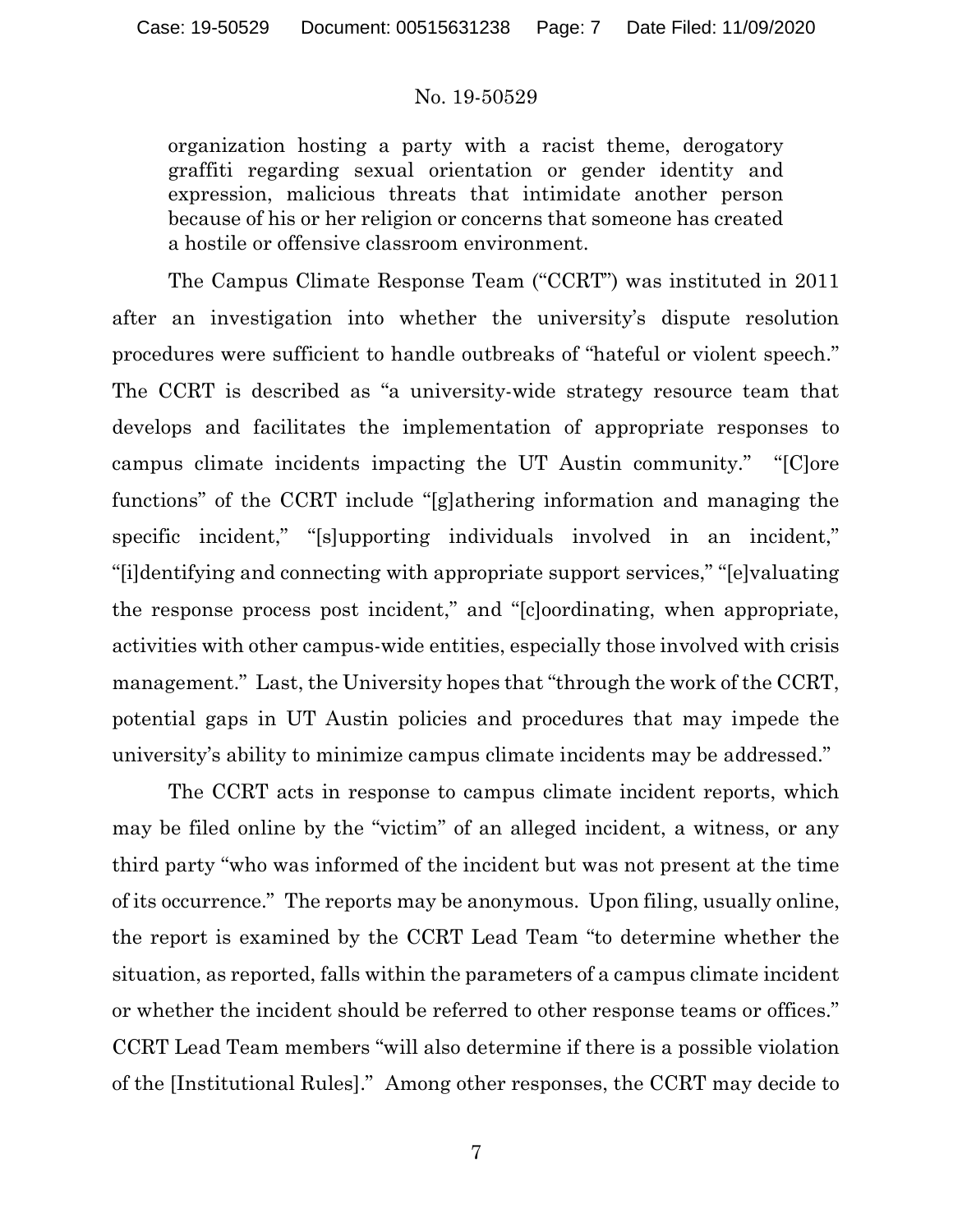provide "support and information to student(s), staff or faculty who initiated the incident."

Following the provision relating to the CCRT, the Hate and Bias Incidents Policy (re)authorizes the sanctions listed in the Institutional Rules and assures that "a discriminatory purpose will be treated as an aggravating factor for the purpose of determining the appropriate sanction(s)."

#### District Court Proceedings

 Speech First challenged all of these policies on their face. Nicole Neily, the president of Speech First, stated in a sworn declaration that the organization's members "hold a wide array of different views and opinions on matters such as politics, race, religion, gender identity, abortion, gun rights, immigration, foreign affairs, and countless other sensitive and controversial topics." She stated further that Speech First's members at the University "want to be able to have open and robust intellectual debates and discussion about these issues in their dormitories, on campus, online, and in the City of Austin," but they are "afraid to voice their views out of fear that their speech may be considered 'offensive,' 'biased,' 'rude,' 'uncivil,' or 'harassing.'" That is, they "fear that they will be investigated or punished by the University for engaging in speech or expression that is protected by the First Amendment."

In its complaint, Speech First described more specifically the views of its student-members at the University. For example, it stated that one studentmember considers herself a "Tea Party conservative," "strongly supports Israel, believes in a race-blind society, supports President Trump, is pro-life, and supports the border wall." Another student-member "strongly supports the Second Amendment right to keep and bear arms, believes in a race-blind society, and has serious concerns that the 'Me Too' movement will erode due process." He thinks "affirmative action should be prohibited and that Justice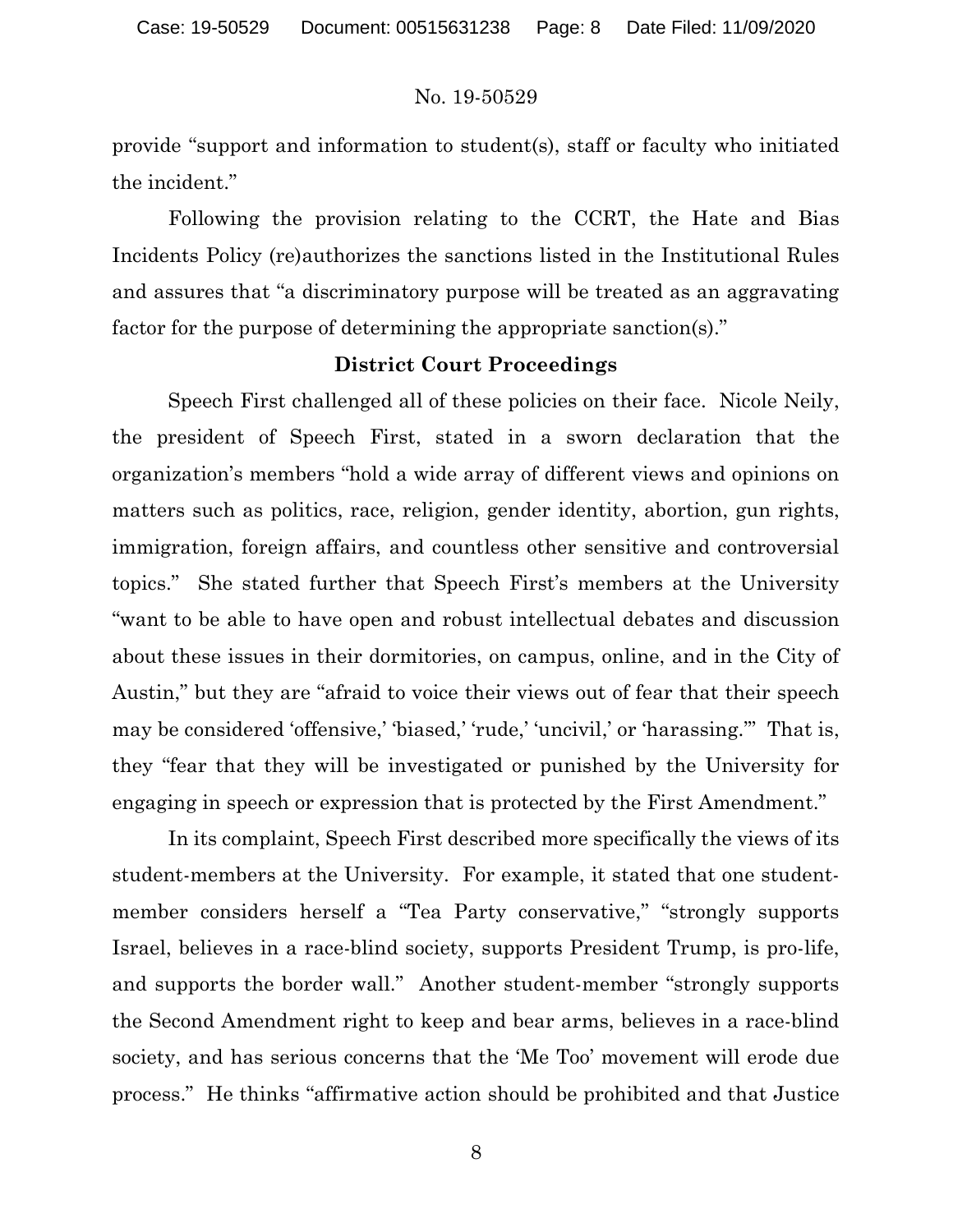Brett Kavanaugh was innocent of the accusations made against him and was properly confirmed to the U.S. Supreme Court." A third student-member "believes that the breakdown of the nuclear family has had many negative effects on society, he is strongly pro-life, he strongly supports the Second Amendment, and he believes that Justice Kavanaugh was treated unfairly during his confirmation proceedings."

Speech First sought a declaratory judgment that "the University's prohibition on 'verbal harassment,''' its "prohibitions on incivility, rudeness, and harassment in section 5.6 of the Acceptable Use Policy," and its "prohibitions on harassment, intimidation, and incivility in the Residence Hall Manual" violate the First and Fourteenth Amendments. It also sought a declaratory judgment that "the CCRT and its prohibitions on 'bias incidents' and 'campus climate incidents' violate the First and Fourteenth Amendments." Speech First sought a permanent injunction prohibiting University officials from "taking any actions to investigate, threaten, or punish students for violations of the [allegedly unconstitutional policies]" and from "using the CCRT to investigate, threaten, or punish students (including informal punishments) for 'bias incidents' or 'campus climate incidents.'"

Soon after filing its complaint, Speech First moved for a preliminary injunction against enforcement of the challenged policies and against use of the CCRT to investigate, log, threaten, or punish students for bias incidents. The University opposed the motion and attached declarations from a number of University officials. The court convened a non-evidentiary hearing directed at the preliminary injunction motion alone.

A couple months later, the court issued an opinion dismissing Speech First's case for lack of standing. The court ruled that Speech First had failed to present "specific evidence of the speech in which the students wish to

9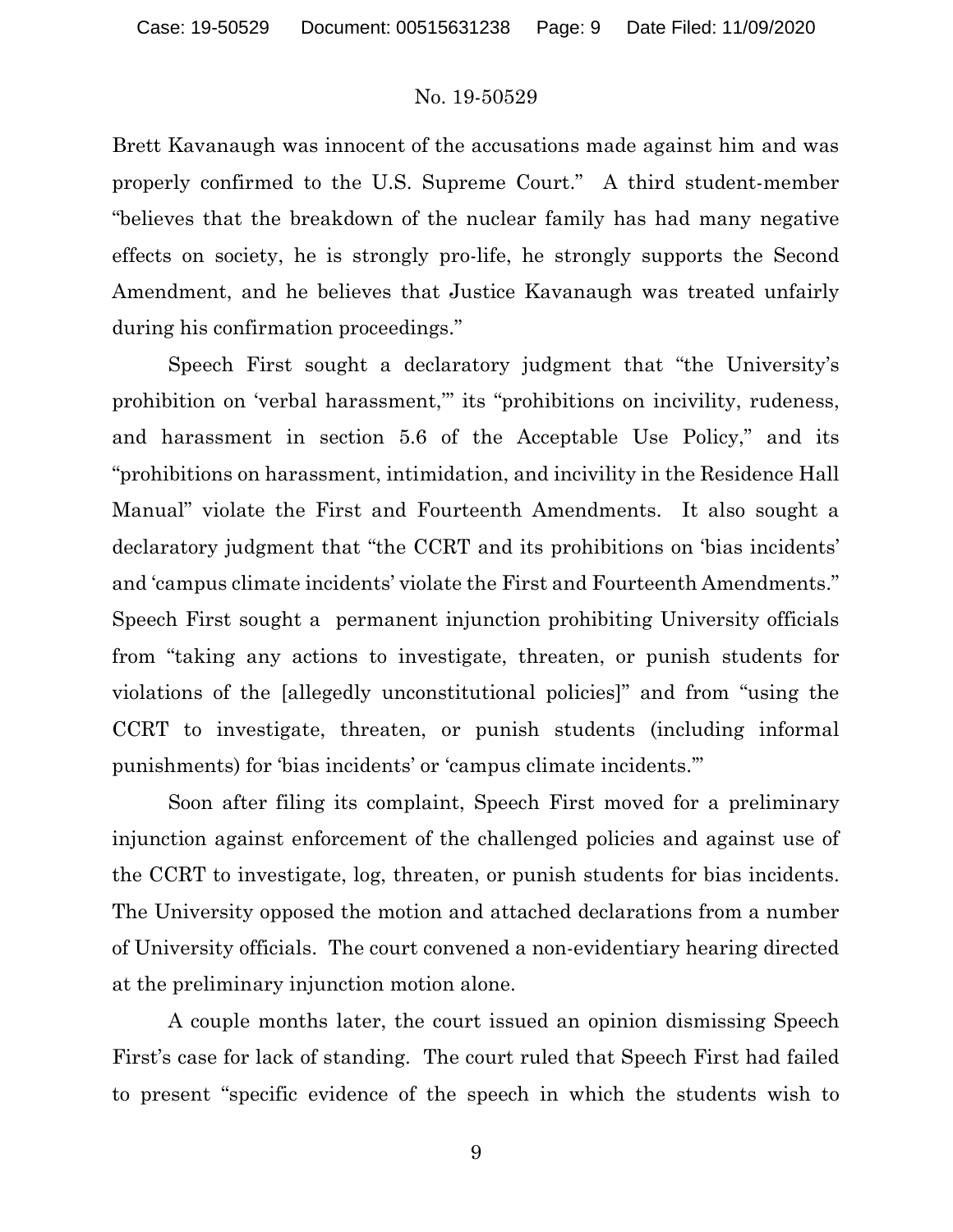engage," leaving the court unable to determine whether the students "have an intention to engage in speech that is prohibited or arguably covered by the challenged policies." The court discerned "no evidence that any University students . . . have been disciplined, sanctioned, or investigated for their speech," and thus no "credible threat of enforcement of the challenged policies." Concluding that Speech First failed to make a clear showing of standing and thus lacked standing to sue, the court not only denied the preliminary injunction but dismissed the case.

Speech First filed its timely notice of appeal on June 6, 2019. Numerous amici filed briefs in support of Speech First. Unexpectedly, in August, pending appeal, the University amended its policies. First, it changed the prohibition on harassment in the Institutional Rules from banning "hostile or offensive speech" that is "severe, pervasive, or persistent" to banning "hostile or threatening" speech that is "severe, pervasive, and objectively offensive" (emphasis added). Second, the University eliminated the Acceptable Use Policy's references to "civil" and "[not] rude or harassing correspondence." Third, the University eliminated the Residence Hall Manual's prohibition on "uncivil behaviors and language" and redefined the Manual's harassment rule to match strictly the Institutional Rules. See The University of Texas at Austin, 2019–2020 Residence Hall Manual 16 (Aug. 29, 2019), https://housing.utexas.edu/sites/default/files/ResidenceHallManual\_10182019 .pdf. Fourth, the University changed the Manual's disciplinary process for harassment in order to channel all allegations of harassment directly to the Dean of Students, thus eliminating the separate Housing disciplinary process. See id.

The University did not change either the CCRT or the Hate and Bias Incidents Policy, according to which the University continues to "unequivocally

10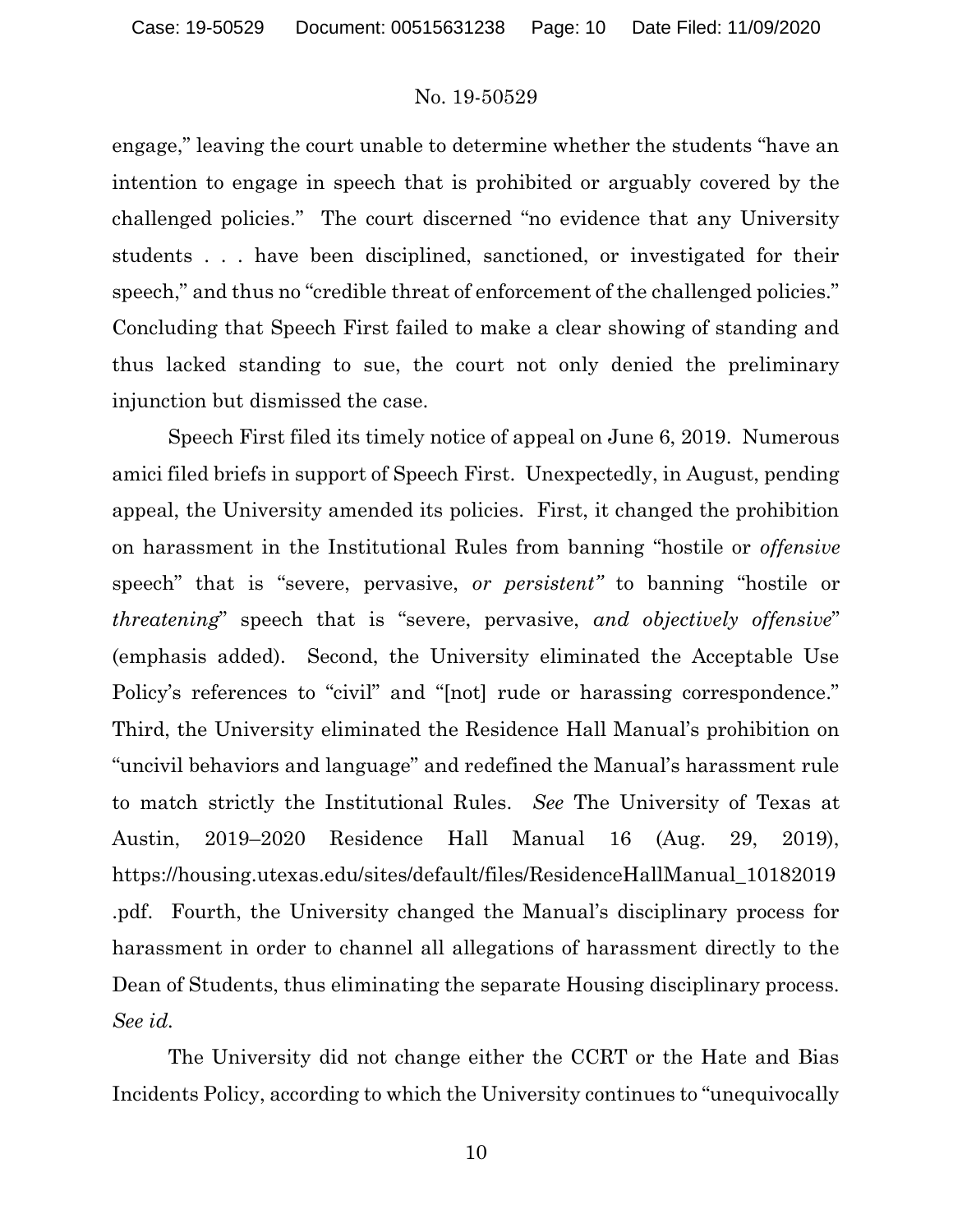condemn[] and prohibit[] . . . harassment," defined as "hostile or offensive speech" that is "sufficiently severe, pervasive, or persistent so as to interfere with an individual or group's academic or work performance, or to create a hostile work or academic environment." The University of Texas at Austin, Hate and Bias Incidents Policy (Mar 8, 2017), https://policies.utexas.edu/policies/hate-and-bias-incidents. The policy remains enforceable as originally written. Students are "strongly encourage[d]" to report such speech to the CCRT. Id.

# DISCUSSION

On appeal, Speech First seeks, at least, to reverse the district court's dismissal for lack of standing. The University supports dismissal, but also contends that its policy amendments render moot appellant's challenges to the original policies. We start with mootness.

# I. Mootness

Because "the University consolidated and revised its policies governing expressive activities in time for the 2019–20 school year," Fenves contends, "Speech First's challenges to the Use Policy and Residence Hall Manual are focused exclusively on language that was eliminated by the University's recent revisions." In addition to touting the changes, Fenves's brief states that "the University has no plans to, and will not, reenact the former policies." As a result, Speech First's challenges to the original versions of the Institutional Rules, Use Policy, and Residence Hall Manual have allegedly become moot.

In general, "'a defendant's voluntary cessation of a challenged practice does not deprive a federal court of its power to determine the legality of the practice,' even in cases in which injunctive relief is sought." Meza v. Livingston, 607 F.3d 392, 399–400 (5th Cir. 2010) (quoting City of Mesquite v. Aladdin's Castle, Inc., 455 U.S. 283, 289, 102 S. Ct. 1070, 1074 (1982)). That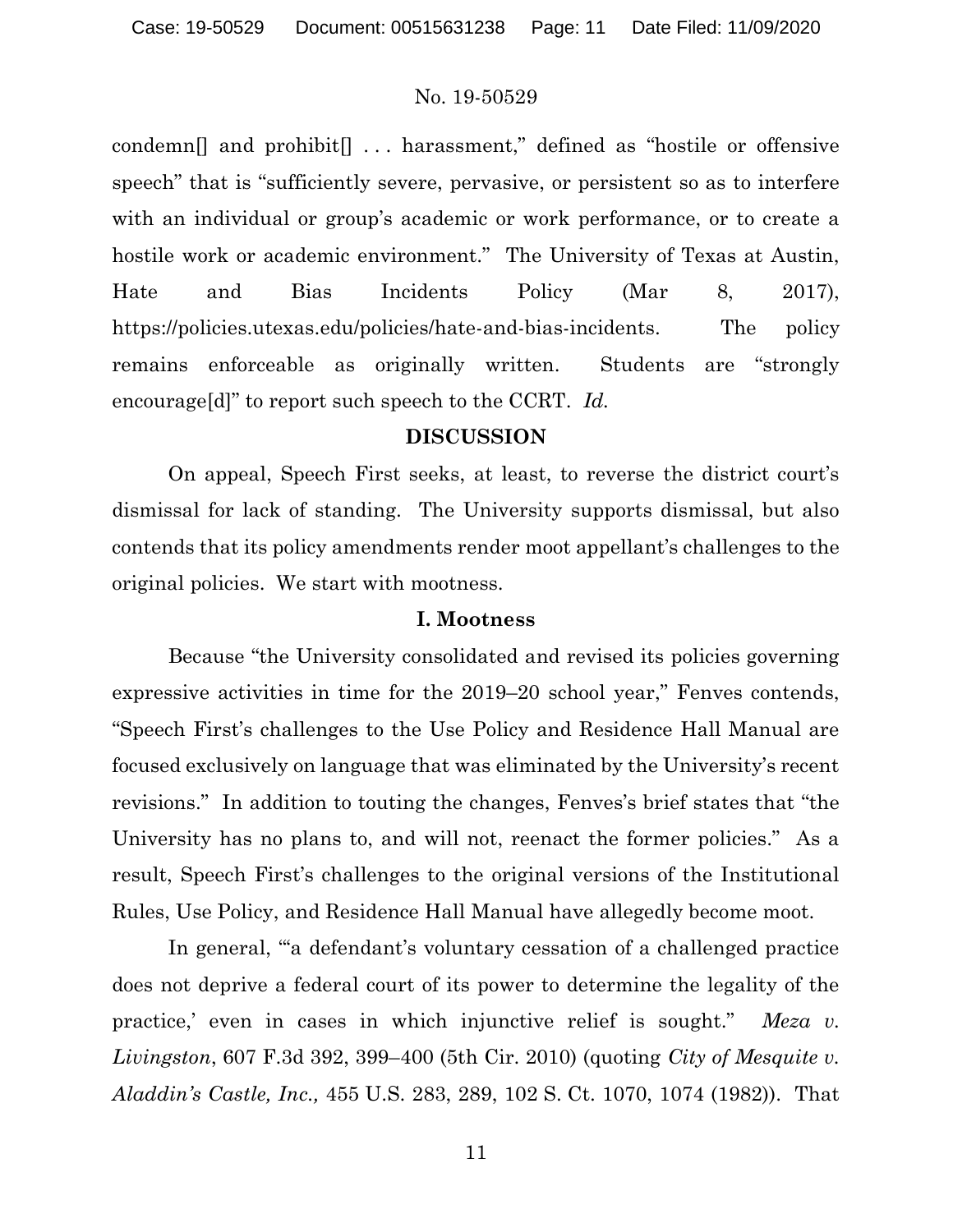general rule is not absolute, but "[v]oluntary cessation of challenged conduct" moots a case "only if it is 'absolutely clear that the allegedly wrongful behavior could not be reasonably expected to recur." Adarand Constructors, Inc. v. Slater, 528 U.S. 216, 222, 120 S. Ct. 722, 725 (2000) (quoting United States v. Concentrated Phosphate Exp. Ass'n, 393 U.S. 199, 203, 89 S. Ct. 361, 364 (1968)).

In some cases this court has "treat[ed] a voluntary governmental cessation of possibly wrongful conduct with some solicitude," Sossamon v. Lone Star State of Texas, 560 F.3d 316, 325 (5th Cir. 2009), aff'd sub nom. Sossamon v. Texas, 563 U.S. 277, 131 S. Ct. 1651 (2011), but this relaxed standard has not been applied to voluntary cessation by a public university. We do not adopt the relaxed standard, but assume its applicability arguendo for purposes of this case.

Even applying "some solicitude," however, the continuing existence of the unaltered definition of "harassment" in the Hate and Bias Incidents Policy does not make it "absolutely clear" that the University will not reinstate its original policies. After all, that Policy maintains the exact definition of harassment that was eliminated from the Institutional Rules. Of course, the University could reconcile the contradictory policies by revising the Hate and Bias Incidents Policy to align with the newly fashioned Institutional Rules, but it could easily reconcile them in the opposite way. On that basis alone, the partial voluntary cessation does not moot this case.

Mootness by voluntary cessation is further inadvisable to avoid a circuit split. This is not the first appeal in which a public university has had a sudden change of heart, during litigation, about the overbreadth and vagueness of its speech code, and then advocated mootness under a relaxed standard. In Speech First, Inc. v. Schlissel, the Sixth Circuit considered the alleged

12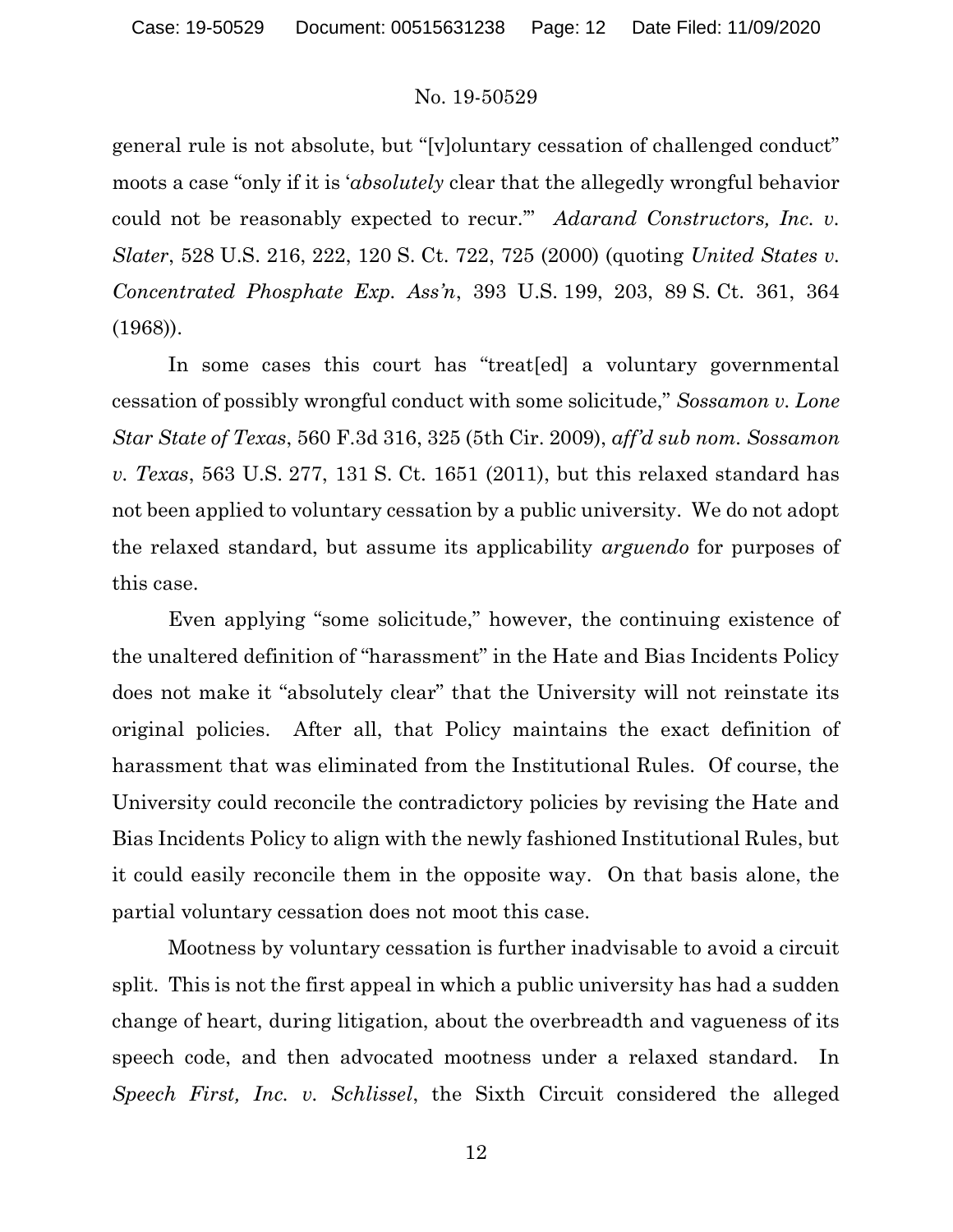mootness of challenges to speech codes at the University of Michigan. 939 F.3d 756, 767–70 (6th Cir. 2019). The Schlissel court "presume[d] that the same allegedly wrongful conduct by the government is unlikely to recur." Id. at 767. Yet the Sixth Circuit held that presumption defeated for three reasons: (1) the absence of a controlling statement of future intention; (2) the suspicious timing of the change; and (3) the university's continued defense of the challenged policies. Id. at 769–70. Following Schlissel, this case is not moot.

To the first point, the University has not issued a controlling statement of future intention. Of course, Fenves, in his official capacity, represents in his brief that "[t]he University has no plans to, and will not, reenact the former policies." Schlissel, in contrast, reviewed sworn testimony to determine whether "the University has . . . affirmatively stated that it does not intend to reenact the challenged definitions." 939 F.3d at 769. The University advances no such sworn affirmative statement here. Schlissel looked to "evidence in the record that [the person making a statement] . . . has control over whether the University will reimplement the challenged definitions." There is no evidence here that Fenves controls whether the University will restore the challenged definitions during or after his tenure. Cf. United States v. Atkins, 323 F.2d 733, 739 (5th Cir. 1963); ACLU v. Fla. Bar, 999 F.2d 1486, 1494 (11th Cir. 1993). Indeed, the newly made policy amendments are being submitted to the Board of Regents for consideration sometime this year.3 Thus, Fenves's statements in brief are not a controlling statement of future intention.

<sup>3</sup> Cf. N.Y. State Rifle & Pistol Ass'n v. City of New York, No. 18-280, 2020 WL 1978708, at \*1 (U.S. Apr. 27, 2020) (mootness resulted when City exercised its formal legislative powers to change an ordinance and "the State enacted a law making the old New York City ordinance illegal," id. at \*2 (Alito, J., dissenting)).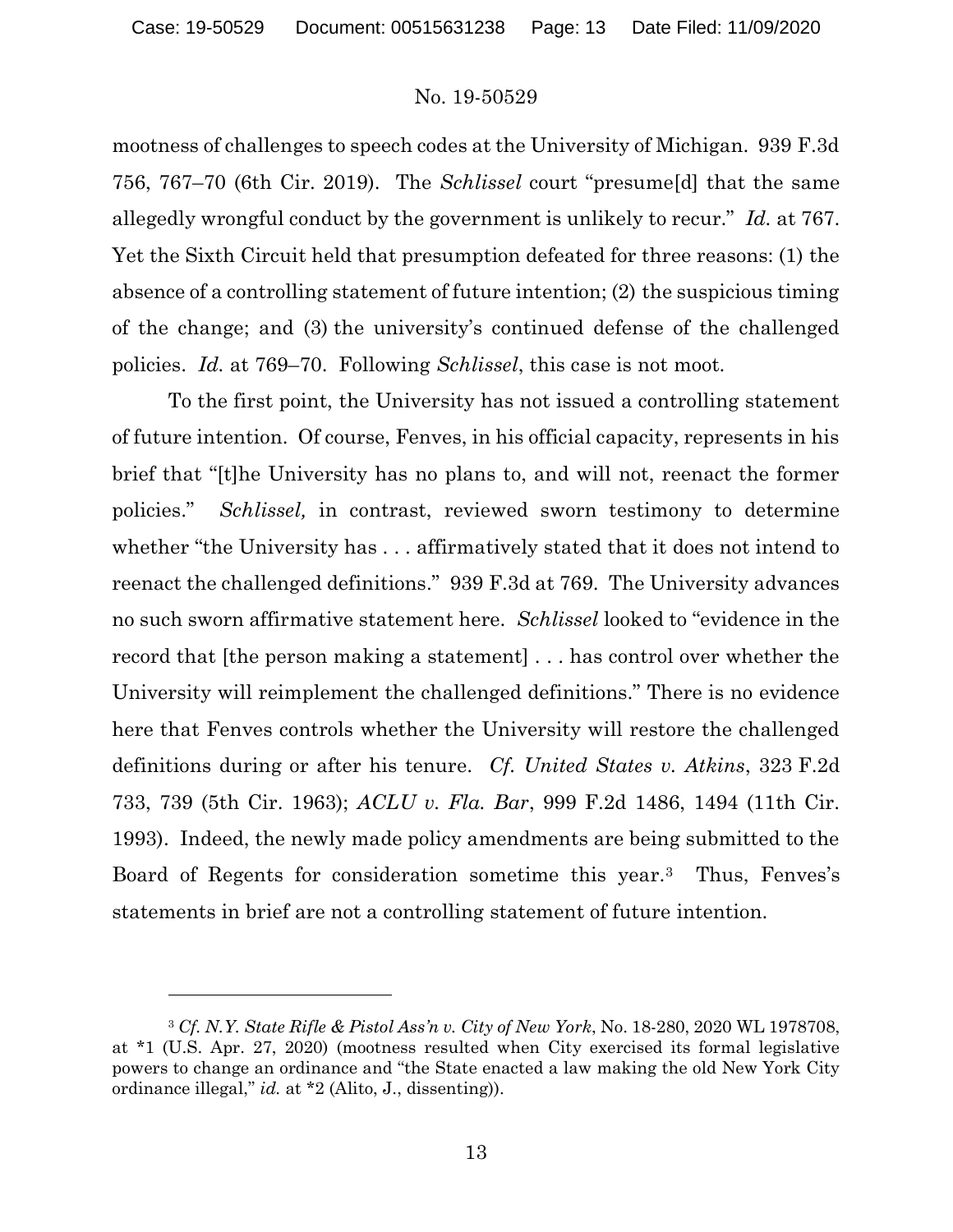Second, the timing of the University's policy amendments is at least as suspicious as was the timing of the changes in Schlissel. In that case, the university changed its policies after the complaint was filed, albeit as part of a review process that preceded litigation. 939 F.3d at 769. In this case, the University did not commence review, much less change its policies, until after the district court decision. The changes were first announced only in the University's appellate brief. Cf. Knox v. SEIU, 567 U.S. 298, 307, 132 S. Ct. 2277, 2287 (2012) ("[M]aneuvers designed to insulate a decision from review by this Court must be viewed with a critical eye."). The University does not "explain the expedient timing of the [policies'] removal." Schlissel, 939 F.3d at 770.

 Finally, Fenves continues to defend the original policies originally as it did in the district court. His brief states, "The plain text of the challenged policies makes clear that none of the challenged policies . . . prohibits any constitutionally protected speech in general, and the types of speech in which Speech First's members wish to engage in particular." (emphasis added). Although the points that follow extend to all the University provisions, original and amended, the University's definitions of arguably protected conduct and the alleged lack of a history of past enforcement necessarily involve the preexisting policies. As in *Schlissel*, the University is still defending the legality of its original policies.

 Even if Schlissel required all three bases of its ruling to preclude mootness,<sup>4</sup> all of them obtain here. Accordingly, even under *Schlissel's* relaxed presumption in favor of a university's voluntary cessation (which we apply only

<sup>4</sup> Cf. DeJohn v. Temple Univ., 537 F.3d 301, 311 (3d Cir. 2008) (rejecting mootness by voluntary cessation after considering only the timing of a policy change and continued defense of contested policy).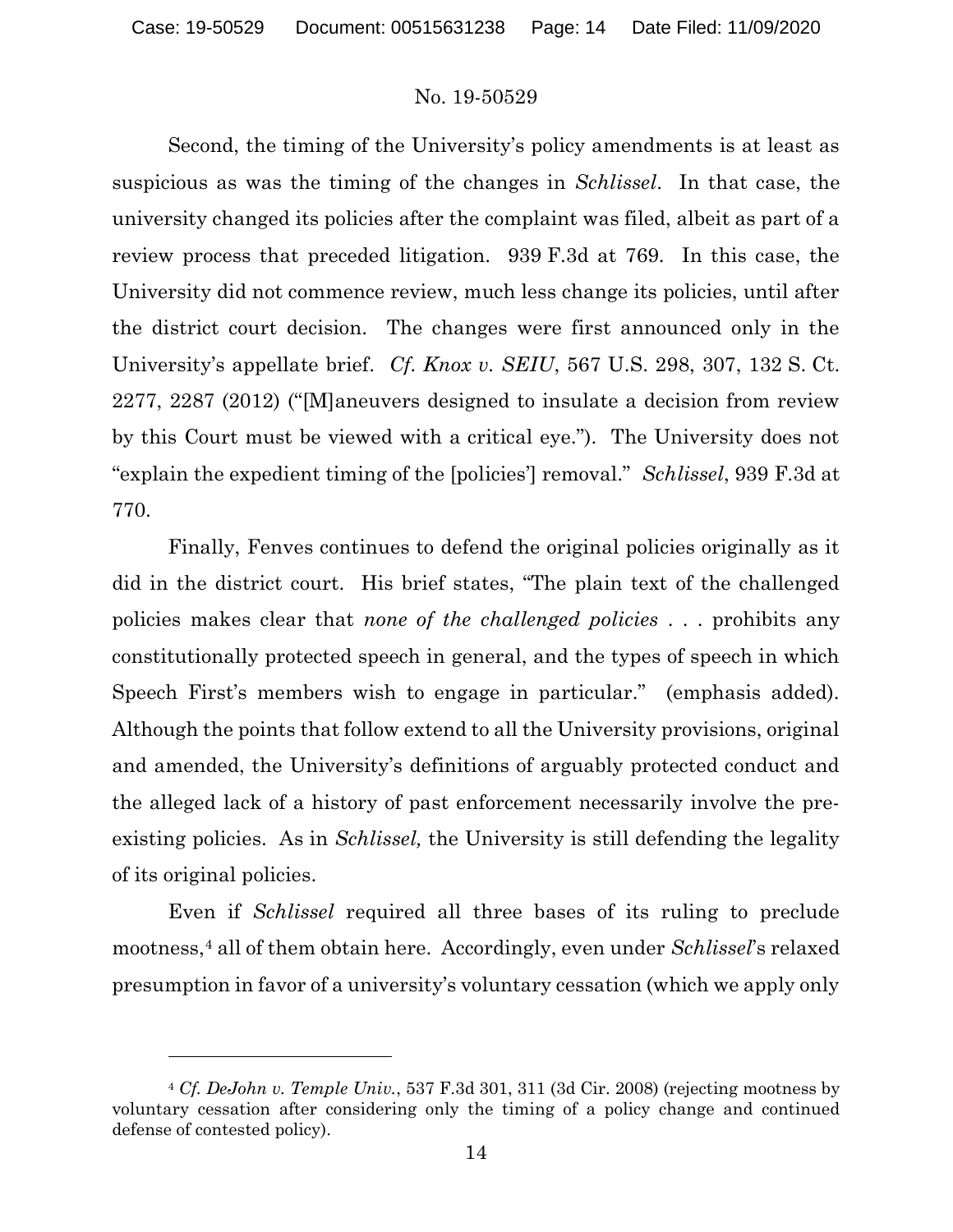arguendo), Fenves has not shown an absolute certainty that the original provisions of its Institution Rules, Acceptable Use Policy, and Residence Hall Manual will not be reinstituted. Nor has Fenves even alleged mootness regarding the CCRT. Speech First's challenges are not moot.

### II. Standing

 A preliminary injunction, like final relief, cannot be requested by a plaintiff who lacks standing to sue. At earlier stages of litigation, however, the manner and degree of evidence required to show standing is less than at later stages. See Lujan v. Def's of Wildlife, 504 U.S. 555, 561, 112 S. Ct. 2130 (1992) ("each element [of standing] must be supported . . . with the manner and degree of evidence required at the successive stages of the litigation"). At the preliminary injunction stage, the movant must clearly show only that each element of standing is likely to obtain in the case at hand. Compare Barber v. Bryant, 860 F.3d 345, 352 (5th Cir. 2017), with Pendergest-Holt v. Certain Underwriters at Lloyd's of London, 600 F.3d 562, 568–69 (5th Cir. 2010); see also Waskul v. Washtenaw Cty. Cmty. Mental Health, 900 F.3d 250, 256 n.4 (6th Cir. 2018); Food & Water Watch, Inc. v. Vilsack, 808 F.3d 905, 913 (D.C. Cir. 2015).

Because Speech First seeks a preliminary injunction on behalf of its members, it must clearly show that it likely has *associational* standing to bring its case on the merits. Speech First satisfies that requirement if it shows a likelihood that "(a) its members would otherwise have standing to sue in their own right; (b) the interests it seeks to protect are germane to the organization's purpose; and (c) neither the claim asserted nor the relief requested requires the participation of individual members in the lawsuit." Int'l Union, United Auto., Aerospace & Agr. Implement Workers of Am. v. Brock, 477 U.S. 274, 282,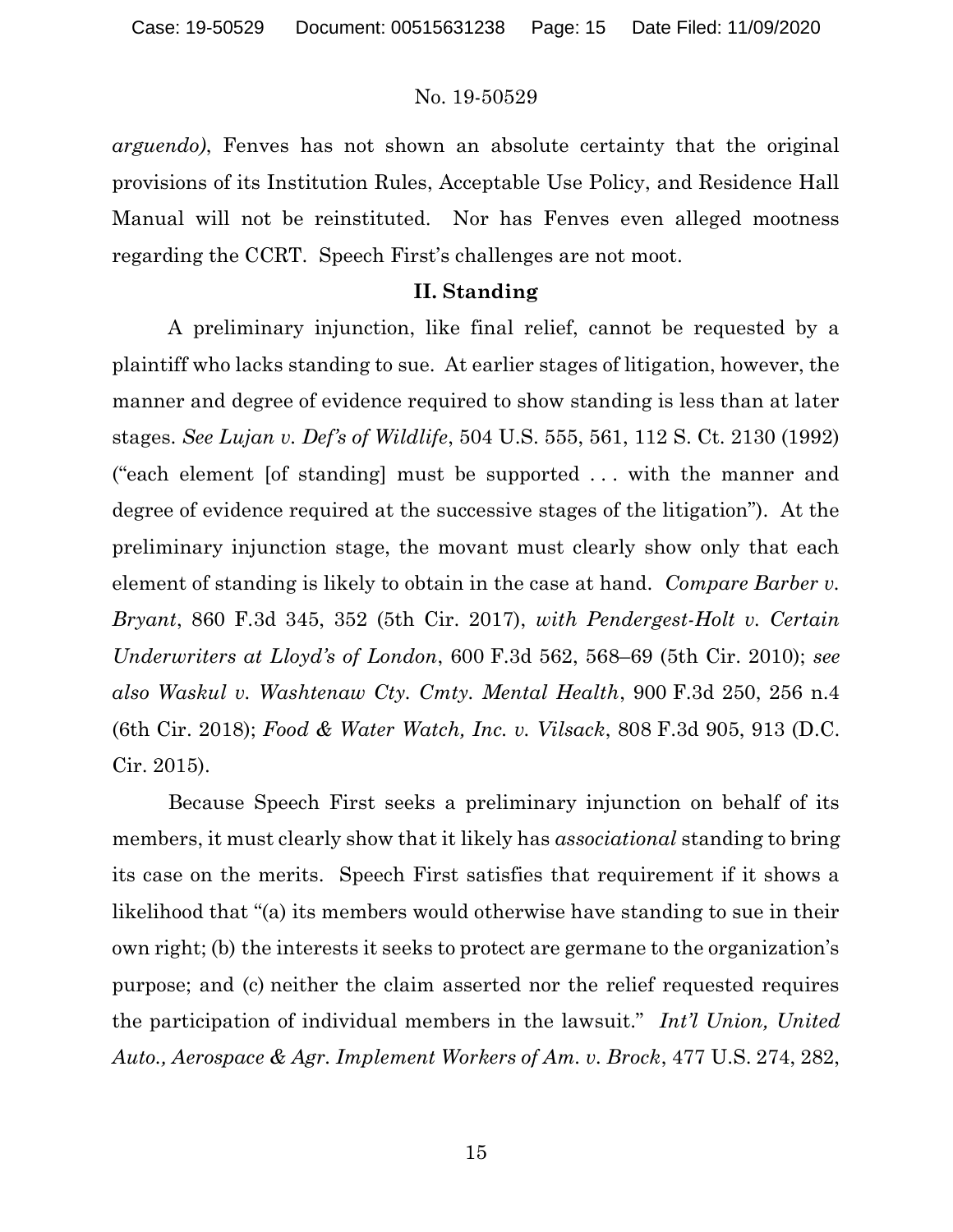106 S. Ct. 2523, 2529 (1986) (quoting Hunt v. Wash. State Apple Advert. Comm'n, 432 U.S. 333, 343, 97 S. Ct. 2434, 2441 (1977)).

The only one of those criteria disputed here is whether it is likely that any of Speech First's members would have standing to sue in his own right.<sup>5</sup> To have standing, a plaintiff must (1) have suffered an injury in fact, (2) that is fairly traceable to the challenged action of the defendant, and (3) that will likely be redressed by a favorable decision. *Lujan v. Def's of Wildlife*, 504 U.S. 555, 560–61, 112 S. Ct. 2130 (1992).

A plaintiff has suffered an injury in fact if he (1) has an "intention to engage in a course of conduct arguably affected with a constitutional interest," (2) his intended future conduct is "arguably . . . proscribed by [the policy in question]," and (3) "the threat of future enforcement of the [challenged policies] is substantial." See Susan B. Anthony List, 573 U.S. at 161–64, 134 S. Ct. at 2343–45. For purposes of a preliminary junction, Speech First must clearly show a likelihood that at least one of its members suffered such an injury.

The gravamen of Speech First's claims is that its student-members wish to engage in robust debate on timely and controversial political topics from a contrarian point of view. Because their views do not mirror those of many on campus, their speech may be deemed "harassment," "rude," "uncivil," or "offensive," as those terms are defined in the University's policies. Their speech may also credibly run afoul of the Hate and Bias Incidents Policy and may be investigated by the CCRT. Either way, credible threats of enforcement exist under these policies or through referral from the CCRT. Alleging a facial

<sup>&</sup>lt;sup>5</sup> The latter two elements of associational standing are uncontested. Speech First's purpose is "to preserv[e] civil rights secured by law, including the freedom of speech guaranteed by the First Amendment to the U.S. Constitution," especially for the sake of "students and others at colleges and universities, through litigation and other lawful means." The student speech interests are germane to its purpose, and neither the claims nor the relief sought require the participation of individual members in the lawsuit.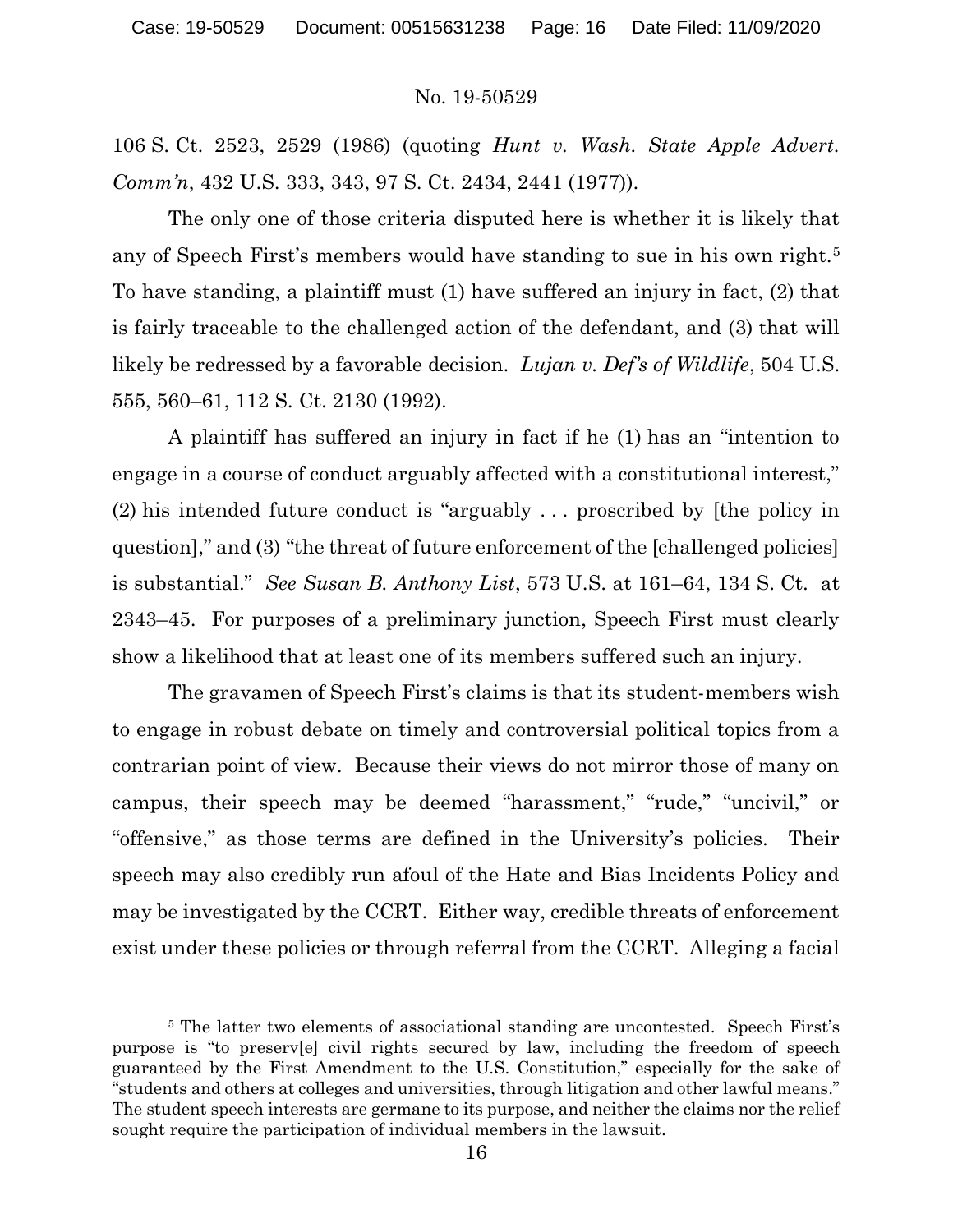challenge to these rules, Speech First insists that its members' First Amendment rights have been chilled, their speech deterred, by the prospect of adverse application of the policies.

This court has repeatedly held, in the pre-enforcement context, that "[c]hilling a plaintiff's speech is a constitutional harm adequate to satisfy the injury-in-fact requirement." Houston Chronicle v. City of League City, 488 F.3d 613, 618 (5th Cir. 2007). See also Freedom Path, Inc. v. I.R.S., 913 F.3d 503, 507 (5th Cir. 2019) (same); Fairchild v. Liberty ISD, 597 F.3d 747, 754–55 (5th Cir. 2010) (same); Ctr. for Individual Freedom v. Carmouche, 449 F.3d 655, 660 (5th Cir. 2010) (same) ("As the district court noted, '[t]he First Amendment challenge has unique standing issues because of the chilling effect, selfcensorship, and in fact the very special nature of political speech itself.'").6 It is not hard to sustain standing for a pre-enforcement challenge in the highly sensitive area of public regulations governing bedrock political speech.

# A. Intention to Engage in Protected Conduct

Concerning the first criterion enunciated in Susan B. Anthony List, Fenves attempts only in a footnote to defend the district court's erroneous conclusion that Speech First did not adequately support its members' intentions to engage in speech protected by the First Amendment. Speech First's complaint alleged that one of its student-members at the University "wants to engage in open and robust intellectual debate with her fellow students" about, for example, "open borders and the protection of illegal immigrants," "the BDS movement to end support for Israel," and opposition to

<sup>&</sup>lt;sup>6</sup> Other circuits concur. See, e.g., Ariz. Right to Life PAC v. Bayless, 320 F.3d 1002, 1006 (9th Cir. 2003) (plaintiff forced to modify political behavior had standing); Majors v. Abell, 317 F.3d 719, 721 (7th Cir. 2003) (if statute "arguably covers" plaintiff's speech, "and so may deter constitutionally protected expression  $\dots$ , there is standing") (citing Virginia v. Am. Booksellers' Ass'n, Inc., 484 U.S. 383, at 392–93 (1988)).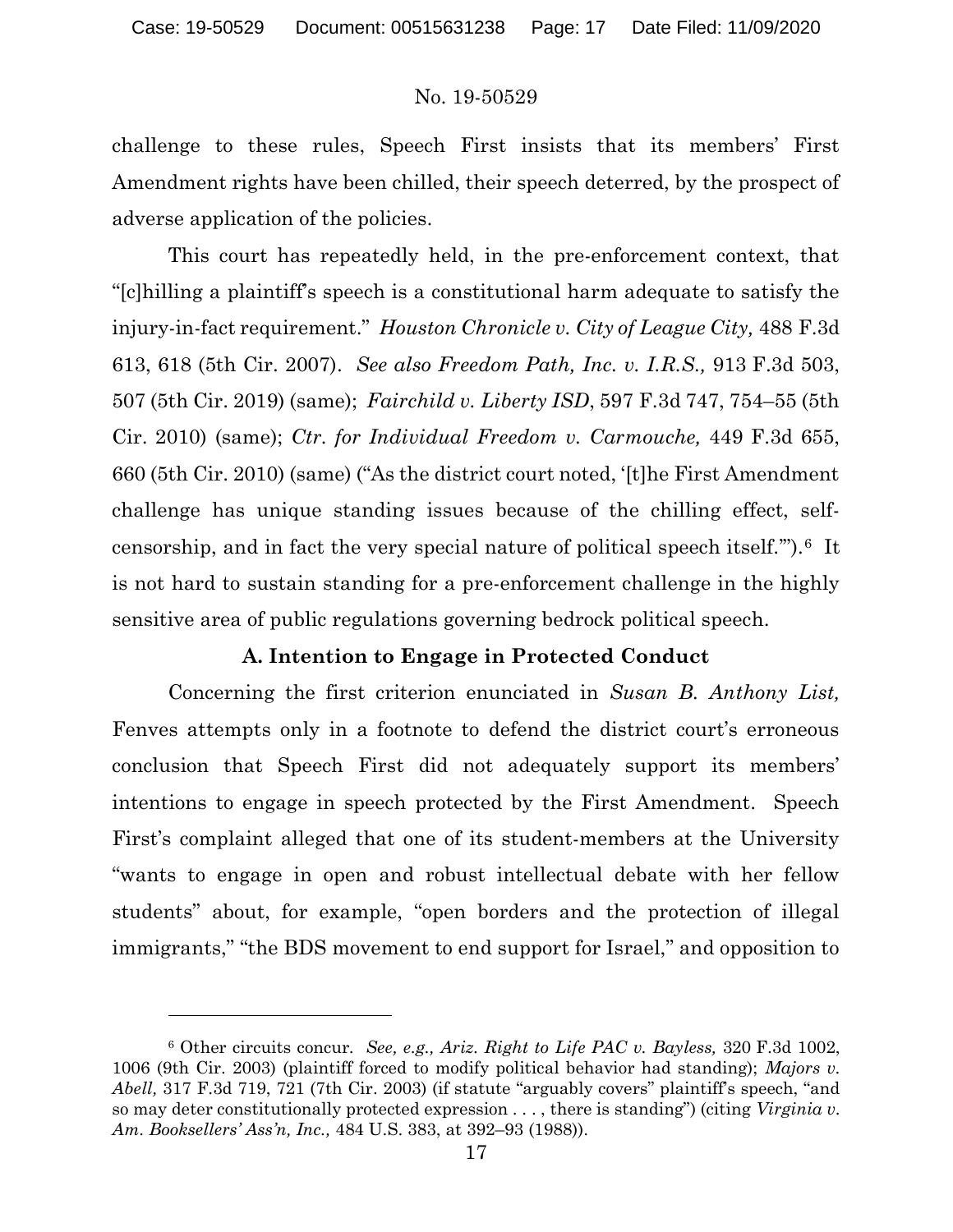"the President." This student "wants to speak passionately and forcefully about these issues" and wants to point out the flaws in her fellow students' arguments and encourage her fellow students to change their minds." Speech First alleges that two more student-members have similar, and similarly concrete, plans. These allegations and others were supported by the Neily Declaration.7 According to that sworn statement, "Speech First has a number of members who are current students at the University of Texas at Austin." Further, the association's members at the University wish to engage in debates and discussions covering "a wide array of different views on matters such as politics, race, religion, gender identity, abortion, gun rights, immigration, foreign affairs, and countless other sensitive and controversial topics." The Neily Declaration avers that students "are afraid to voice their views out of fear that their speech" may violate University policies. For purposes of a preliminary injunction, the Declaration substantiates the allegations raised in the complaint, and Fenves suggests no grounds to doubt its veracity.<sup>8</sup>

It is at least likely, therefore, that Speech First's three student-members at the University have an intention to engage in a certain course of conduct,

<sup>&</sup>lt;sup>7</sup> In this way, Speech First differs from the plaintiffs in National Federation of the Blind of Texas, Inc. v. Abbott, a case cited by the district court. In that case, "the stipulated facts [were] silent" as to whether the plaintiffs intended to engage in the relevant activity. 647 F.3d 202, 209 (5th Cir. 2011). Speech First alleges, however, with support in the record, its members' direct intention to engage in the particular activity that it alleges to be arguably regulated by the challenged provisions.

<sup>&</sup>lt;sup>8</sup> Contrast that with two cases cited by the district court. In Mississippi State Democratic Party v. Barbour, a political party declared an intention to hold a closed primary for the first time ever, without support in the record, without having adopted any policy or taken any vote on the matter, and without having pursued necessary preclearance from the Department of Justice to hold such a primary. 529 F.3d 538, 545 (2008). That dubiously alleged group intention bears no resemblance to the uncontested individual intention alleged and supported here. And in Zimmerman v. City of Austin, the candidate who challenged municipal campaign funding restrictions had no demonstrated intention whatsoever to accept donations exceeding the limits. 881 F.3d 378, 382 (5th Cir. 2018).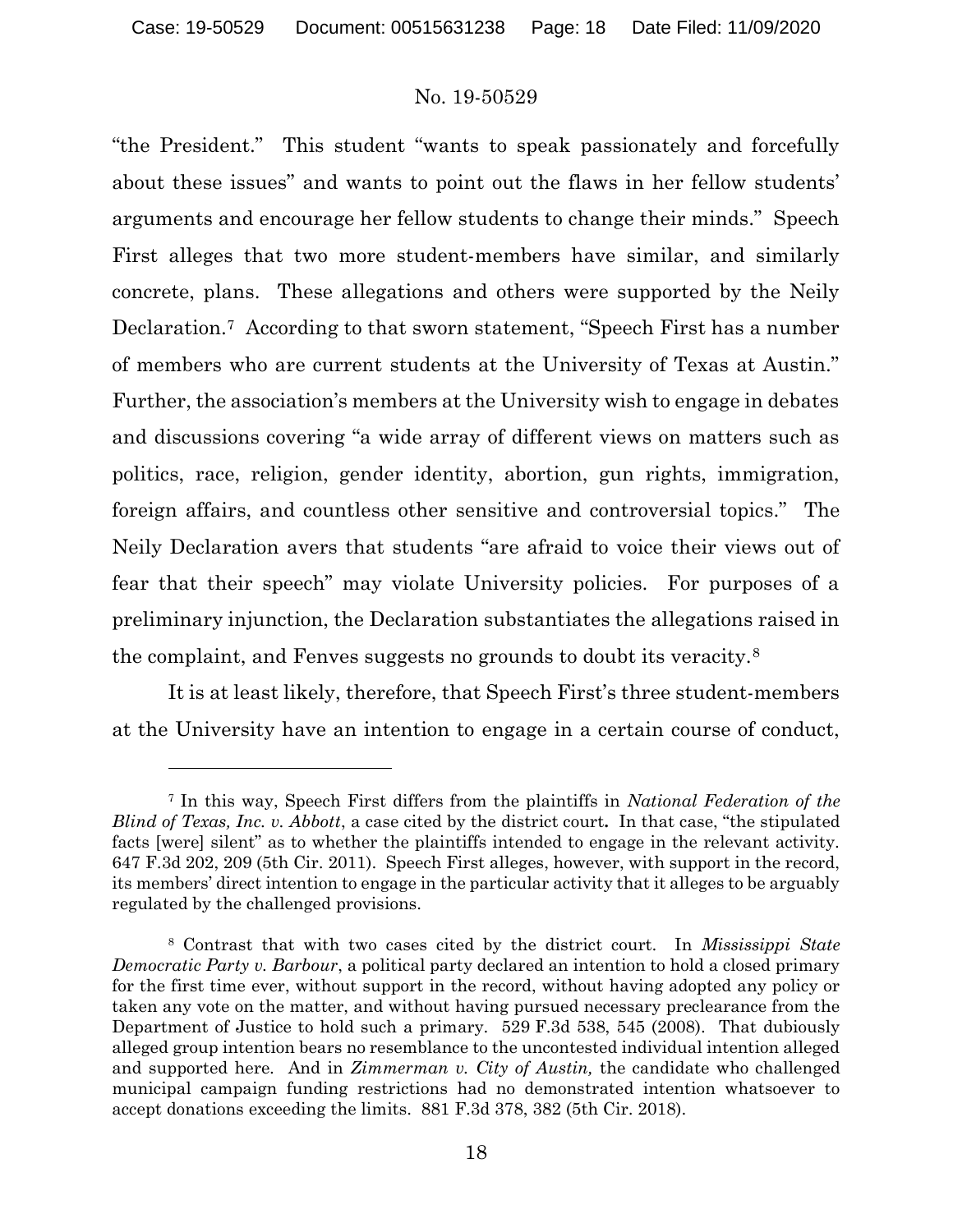namely political speech. Moreover, "[b]ecause [their] intended future conduct concerns political speech, it is certainly 'affected with a constitutional interest." Susan B. Anthony List, 573 U.S. at 162, 134 S. Ct. at 2344. Speech First satisfies the first element of injury-in-fact.

### B. Arguably Proscribed

Next, Speech First must clearly show a likelihood that its members' constitutionally protected speech is arguably proscribed, or at least arguably regulated, by the University speech policies. See id.; Laird v. Tatum, 408 U.S. 1, 11, 92 S. Ct. 2318, 2324 (1972) ("[C]onstitutional violations may arise from the deterrent, or 'chilling,' effect of governmental regulations that fall short of a direct prohibition against the exercise of First Amendment rights."); see also Schlissel, 939 F.3d at 764–65.

As has been noted, Speech First members plan to engage the University community in debate encompassing a broad array of controversial political topics. Comparably broad, however, are the categories of speech arguably covered by the University's Institutional Rule on "verbal harassment," the Acceptable Use Policy's requirement to be "civil" and not to send "rude" correspondence, the Residence Hall Manual proscriptions of "harassment," "intimidation," and "incivility," and the Hate and Bias Incidents policies against "bias incident[s]" and "campus climate incident[s]." Terms like "harassment," "intimidation," "rude," "incivility," and "bias" beg for clarification.9 These pejoratives arguably cover the plaintiffs' intended speech. Adding credibility to their argument, the University itself eliminated or materially altered the challenged definitions—pending appeal. It is far-

<sup>&</sup>lt;sup>9</sup> Similar terms have in fact been declared overbroad and vague when embedded in speech policies at other universities. See, e.g., Dambrot, 55 F.3d at 1182–84.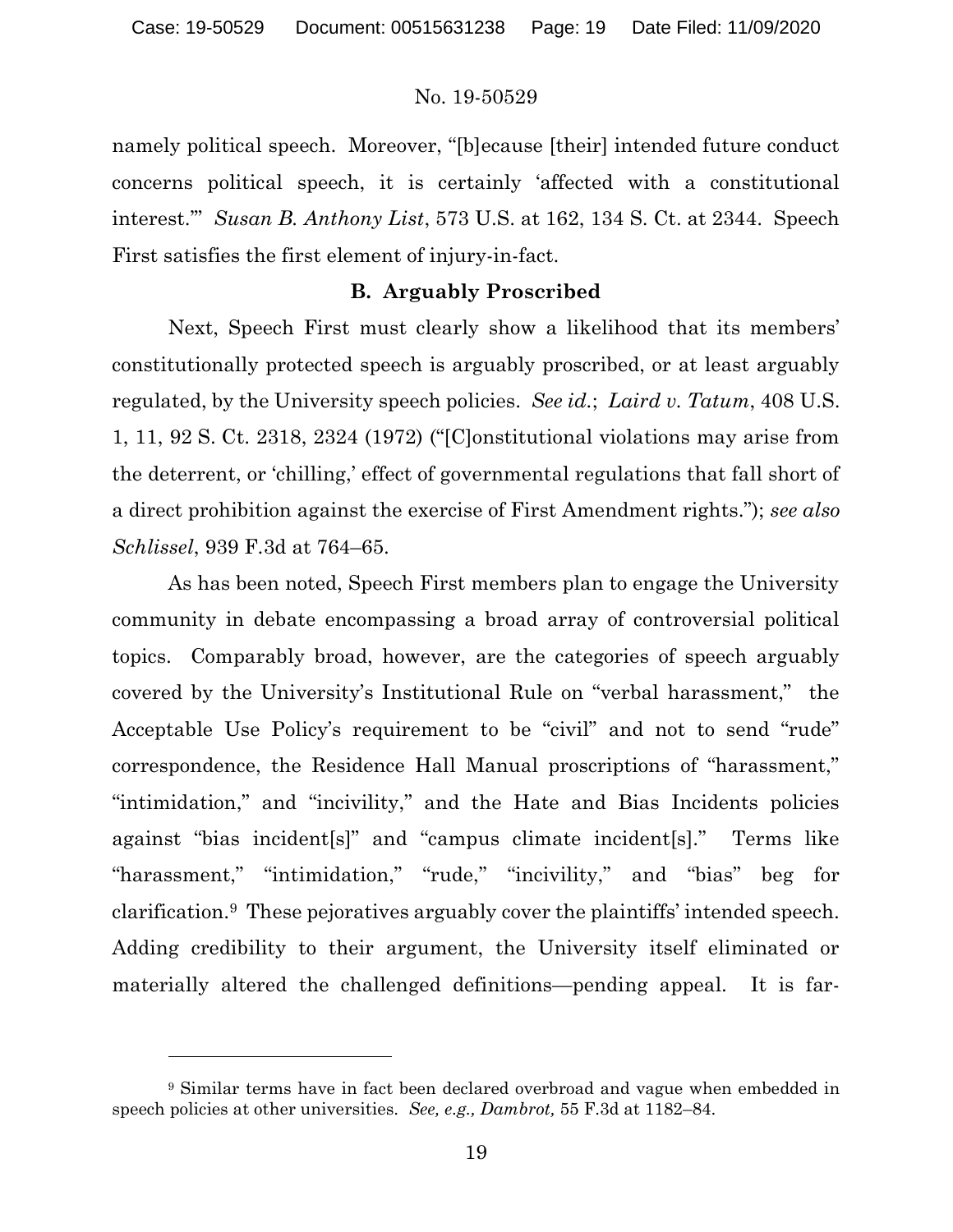fetched to suppose that the policies were amended in a relevant way absent any likelihood that they arguably covered Speech First's members' speech.

Undeterred, Fenves argues the policies have no bearing on the students' speech. He denies that any speech at all is "arguably proscribed" except by the Institutional Rules.10 Ostensibly, the other speech regulations must be precatory, not sanctionable. In addition, he commends the policies' provisions that declare the value of free speech and argumentation.

First, even assuming that actual *proscription* is necessary, *contra Laird*, 408 U.S. at 11, 92 S. Ct. at 2324; Schlissel, 939 F.3d at 764–65, the Institutional Rules are not the exclusive vehicle for imposing speech penalties. The Acceptable Use Policy lists "punitive sanctions," all the way up to "criminal prosecution." The Residential Hall Manual threatens, in addition to referral to the Dean of Students for punishment under the Institutional Rules, independent Housing sanctions for violating the Manual's rules. Such sanctions include compelled participation in educational modules, paperwriting, and presentations, as well as room reassignment and more. Finally, the Hate and Bias Incidents Policy provides for "Interim Measures and Final Sanctions," including suspension from campus, residence hall, or classes—or any of the sanctions authorized in the Institutional Rules.

It is uncontradicted, to be sure, that "the Dean of Students testified that '[s]tudent discipline is administered only for violations of the Institutional

<sup>10</sup> Parroting the district court, Fenves also contends that the "relevant inquiry is whether the policy actually prohibits the speech in question—not whether some might mistakenly believe it does." This is wrong. Under Susan B. Anthony List, the question is simply whether speech is "arguably . . . proscribed by" the challenged policies." 573 U.S. at 162, 134 S. Ct. at 2344; see also Babbitt v. United Farm Workers Nat'l Union, 442 U.S. 289, 298, 99 S. Ct. 2301, 2309 (1979). Even though a plaintiff does not intend to violate a policy, the policy's language may still be claimed to fall within the statutory regulation, e.g., of "false" statements, and the plaintiff may thus have standing. 573 U.S. at 163, 134 S. Ct. at 2344– 45.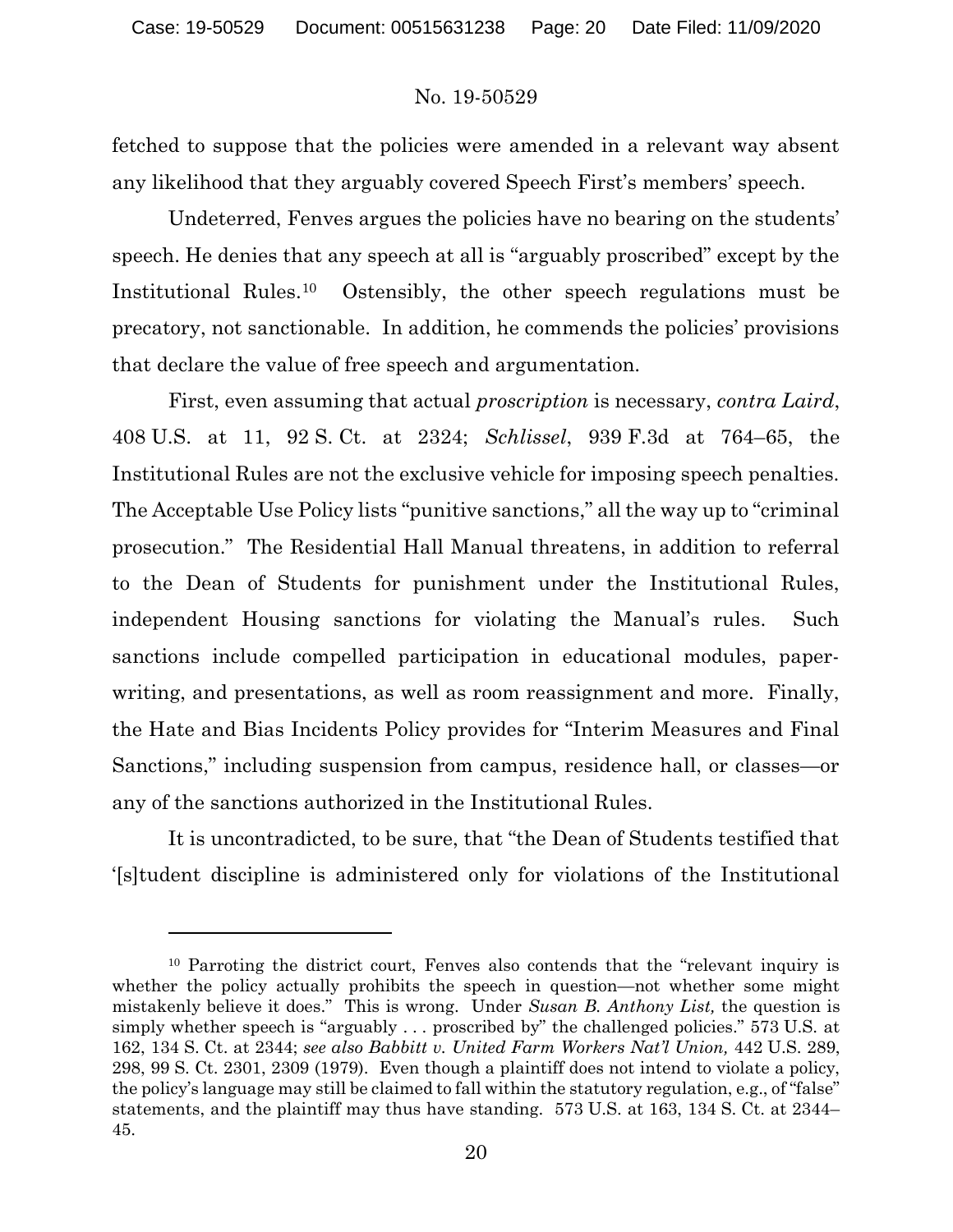Rules.'" Nevertheless, in light of the plain language concerning sanctions in all of the challenged policies, the Dean appears to have testified as to definition, indicating that "student discipline" is the University's name only for what follows from violations of the Institutional Rules. In contrast, sanctions described in the Residence Hall Manual, for example, are not "student discipline" but rather "educational measure[s] implemented by the Housing Conduct Board or Residence Hall Conduct Administrator designed to affect [sic] a change in behavior and to help the student understand how their behavior impacted others in the residence hall community." The Dean and University are entitled to their own definitions, but their nomenclature does not alter reality and does not contradict the proscriptive nature of the policies.

Nor is it tenable, as the district court found, that the CCRT "does not engage in investigations or punishment of any sort." The implicit suggestion here is that, insofar as the Hate and Bias Incidents Policy is enforced by the CCRT, it is not sufficiently proscriptive. This point fails under Schlissel. In that case, the court "recognize[d] that [the University of Michigan's Bias Response Team] lacks any disciplinary power and that bias incidents are not directly punishable." 939 F.3d at 765. Nevertheless, it found that "[t]he Response Team's ability to make referrals—i.e., to inform [the Office of Student Conflict Resolution] or the police about reported conduct—is a real consequence that objectively chills speech." Id. So, too, when the "CCRT determines there is a possible violation of the university's [Institutional Rules] or policies outlined in the General Information Catalog, [the] CCRT refers the

21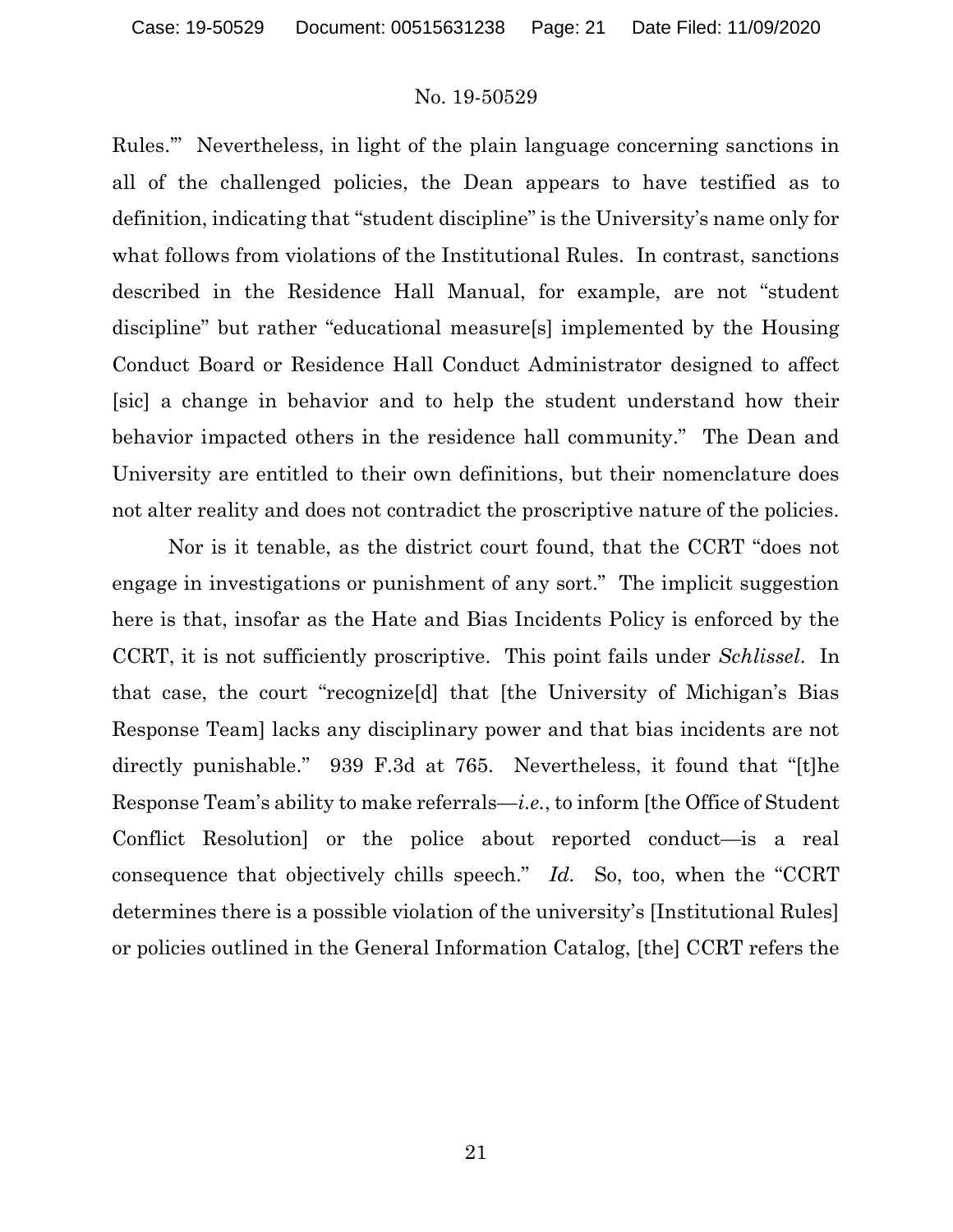incident to the appropriate entity." Under Schlissel, a policy thus enforced is sufficiently proscriptive to objectively chill student speech.<sup>11</sup>

Fenves ultimately wraps the University in the flag of its policies' paeans to the freedom of speech. According to Fenves, "the University's policies expressly protect and encourage [the speech at issue]." Without exception, he contends, the Institutional Rules, Acceptable Use Policy, and Residence Hall Manual, respectively, exclude arguments about ideas from "verbal harassment," affirm the "great value of freedom of thought and expression," and "encourage all members of [the University's] community to support the freedom of speech."

Examined more closely, however, none of these statements detracts from the likelihood that the University's policies arguably cover Speech First's members' intended speech. First, the Residence Hall Manual's "encourage[ment]" of the freedom of speech does not appear in the sections on "Harassment" and "Incivility," nor anywhere in the chapter on "Personal Responsibility and Student Conduct." Instead, it appears in a subsection of the Guidelines on "Posters," where freedom of speech is qualified by admonishments to "respect the mission and value[] . . . [of] providing all residents with a 'comfortable, friendly environment' and 'sense of community'" and to "not engage in gratuitously offensive expression." Second, the Acceptable Use Policy states that "[w]e do not punish or prevent expression that ... violates no specific law or *university regulation*" and that "[i]n general, expressions of opinion by members of the university community that do not otherwise violate state and federal laws or university rules are protected as

<sup>&</sup>lt;sup>11</sup> Accordingly, we need not consider, for example, Speech First's suggestion that the CCRT's public logging of incidents in a manner easily identifiable by members of the University community also indicates that the Hate and Bias Incidents Policy is proscriptive.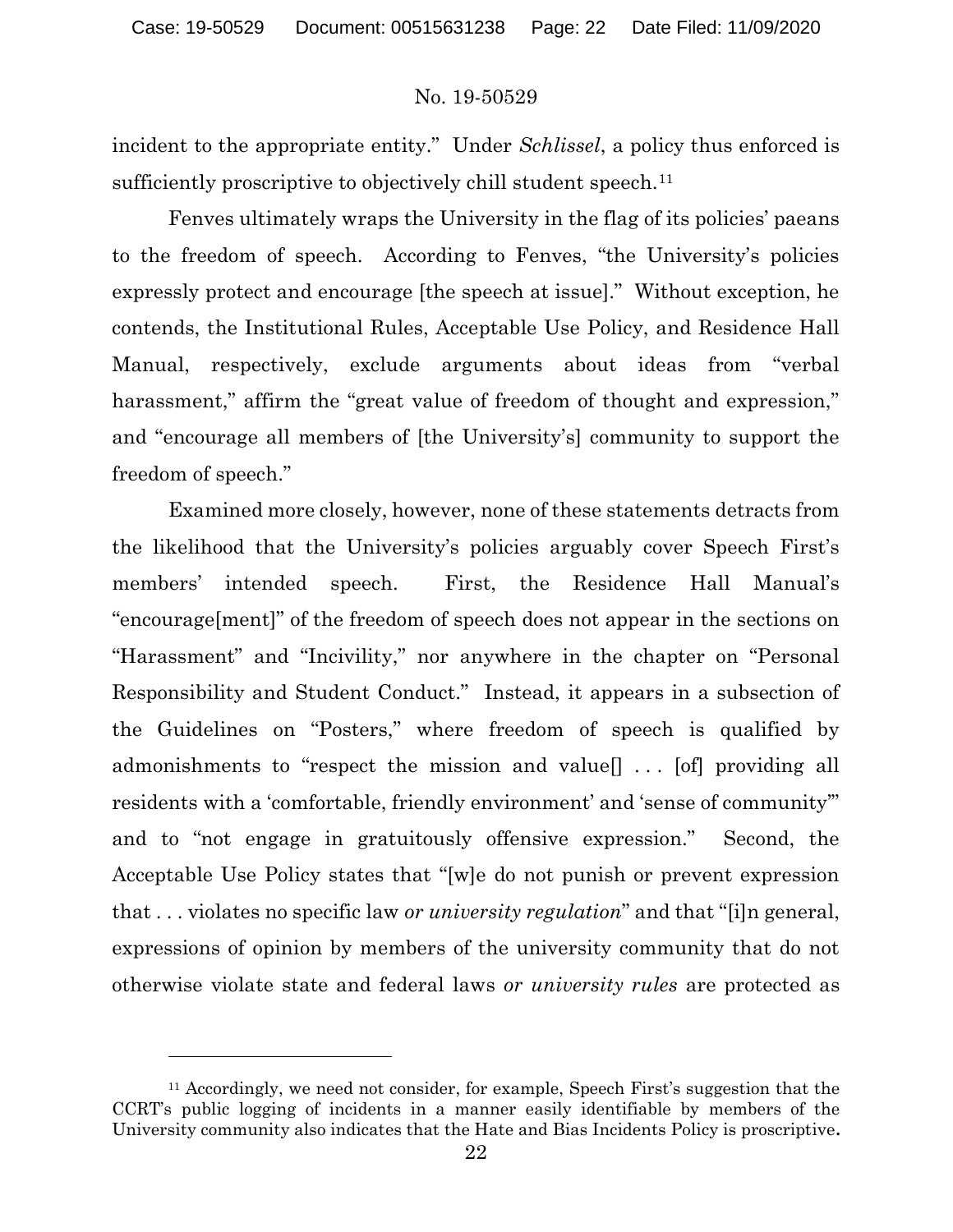'free speech'" (emphasis added). The Residence Hall Manual and Acceptable Use Policy clearly delimit the freedom of speech by their prohibitions, not the other way around.

The Institutional Rules, on the other hand, explicitly exclude from "verbal harassment" the "mak[ing] [of] an argument for or against the substance of any political, religious, philosophical, ideological, or academic idea." Fenves suggests that this phrase "straightforwardly conveys that the exclusion applies to speech that conveys the substance of an idea" and is qualified only to discourage expression extraneous to the idea itself. We disagree. Stated more precisely, the definition is this: "verbal harassment" includes "hostile or offensive" speech that "is not necessary to the expression of any idea [defined as "an argument for or against the substance of any political . . . idea]."12 Interpreted grammatically, the exclusion applies only to speech that conveys the substance of an idea and is necessary to such conveyance. Such a qualified limitation on the scope of the term "verbal harassment" increases rather than decreases its uncertainty.

In sum, while purporting to invoke free speech, the Institutional Rules qualify protected speech and fail to cabin the terms "harassment,"

activities, or privileges provided by the University; and

<sup>&</sup>lt;sup>12</sup> Section 13–204(b)(1) and (2) state in full:

<sup>1. &</sup>quot;Verbal harassment" means hostile or offensive speech, oral, written, or symbolic, that A. is not necessary to the expression of any idea described in subsection 13–204(b)(2); B. is sufficiently severe, pervasive, or persistent to create an objectively hostile environment that interferes with or diminishes the victim's ability to participate in or benefit from the services,

C. personally describes or is personally directed to one or more specific individuals. 2. To make an argument for or against the substance of any political, religious, philosophical, ideological, or academic idea is not verbal harassment, even if some listeners are offended by the argument or idea. The categories of sexually harassing speech set forth in Policy 3-3031 of the Handbook of Operating Procedures are rarely, if ever, necessary to argue for or against the substance of any political, religious, philosophical, ideological, or academic idea.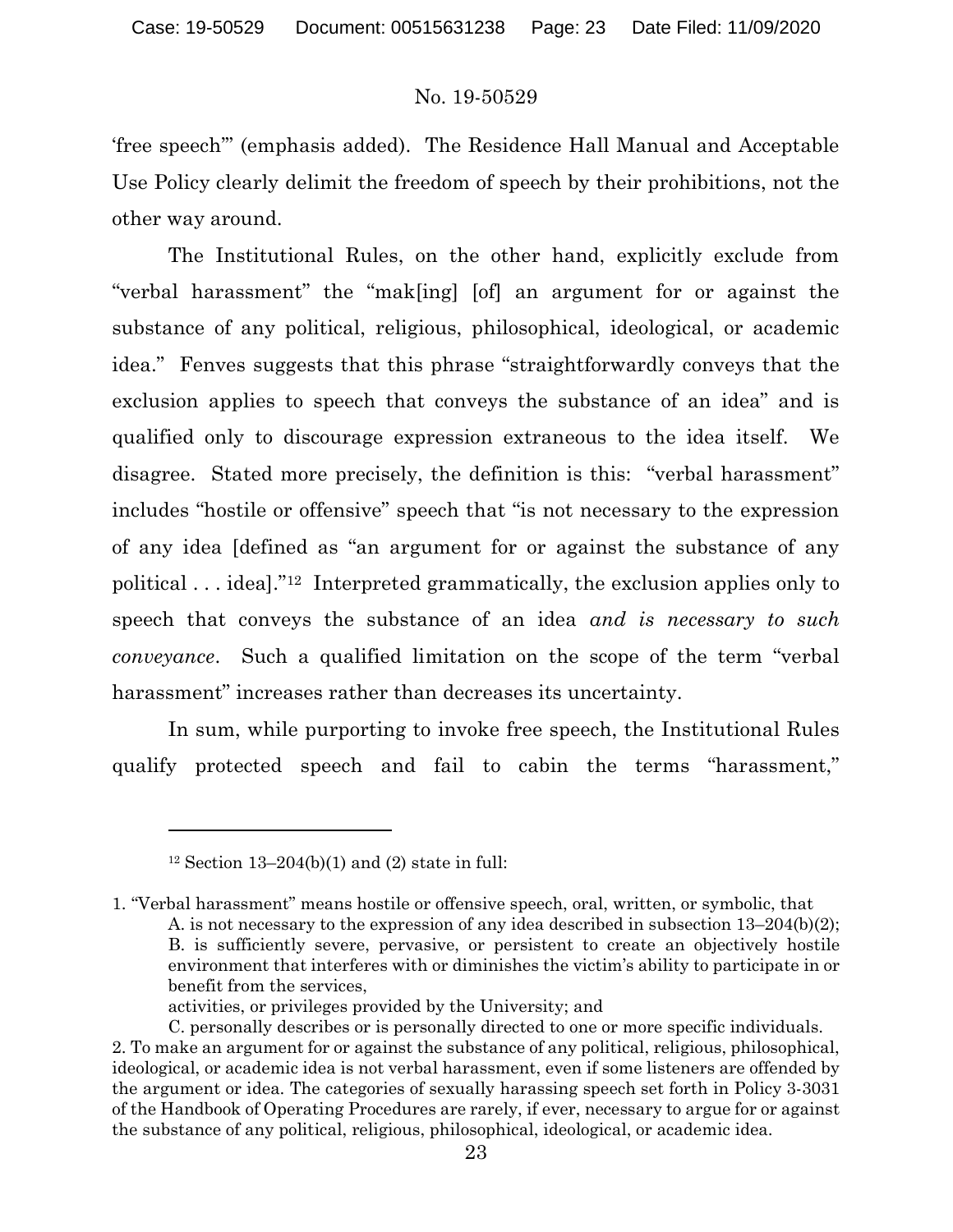"intimidation," "rude[eness]," "incivility," and "bias." It is likely that the University's policies arguably proscribe speech of the sort that Speech First's members intend to make.

# C. Substantial Threat of Future Enforcement

The last element of injury in fact, in this context, is whether it is clearly likely that "the future threat of enforcement of the [challenged policy] is substantial." Susan B. Anthony List, 573 U.S. at 164, 134 S. Ct. at 2345. At this point, "[t]he distinction between facial and as-applied challenges bears legal significance." See Schlissel, 939 F.3d at 766. Whereas "[t]here must be some evidence that [a] rule would be applied to the plaintiff in order for that plaintiff to bring an as-applied challenge," that is not the case for facial challenges. Id.; accord Carmouche, 449 F.3d 655, 659 (5th Cir. 2006); see also Google Inc. v. Hood, 822 F.3d 212, 227–28 (5th Cir. 2016) (involving no facial challenge). Instead, "when dealing with pre-enforcement challenges to recently enacted (or, at least, non-moribund) statutes that facially restrict expressive activity by the class to which the plaintiff belongs, courts will assume a credible threat of prosecution in the absence of compelling contrary evidence." N.H. Right to Life PAC v. Gardner,  $99$  F.3d 8, 15 (1st Cir. 1996); accord Carmouche, 449 F.3d at 660; McCauley v. Univ. of the V.I., 618 F.3d 232, 237–39 (3d Cir. 2010) (determining standing based on policies alone); Ariz. Right to Life PAC v. Bayless, 320 F.3d 1002, 1006–07 (9th Cir. 2003); Majors v. Abell, 317 F.3d 719, 721 (7th Cir. 2003); N.C. Right to Life, Inc. v. Bartlett, 168 F.3d 705, 710 (4th Cir. 1999).

The University of Texas members of Speech First plainly belong to a class arguably facially restricted by the University policies. Not only this, Speech First has also shown, by producing the University's public log of bias incidents, that the Hate and Bias Incidents Policy has been resorted to

24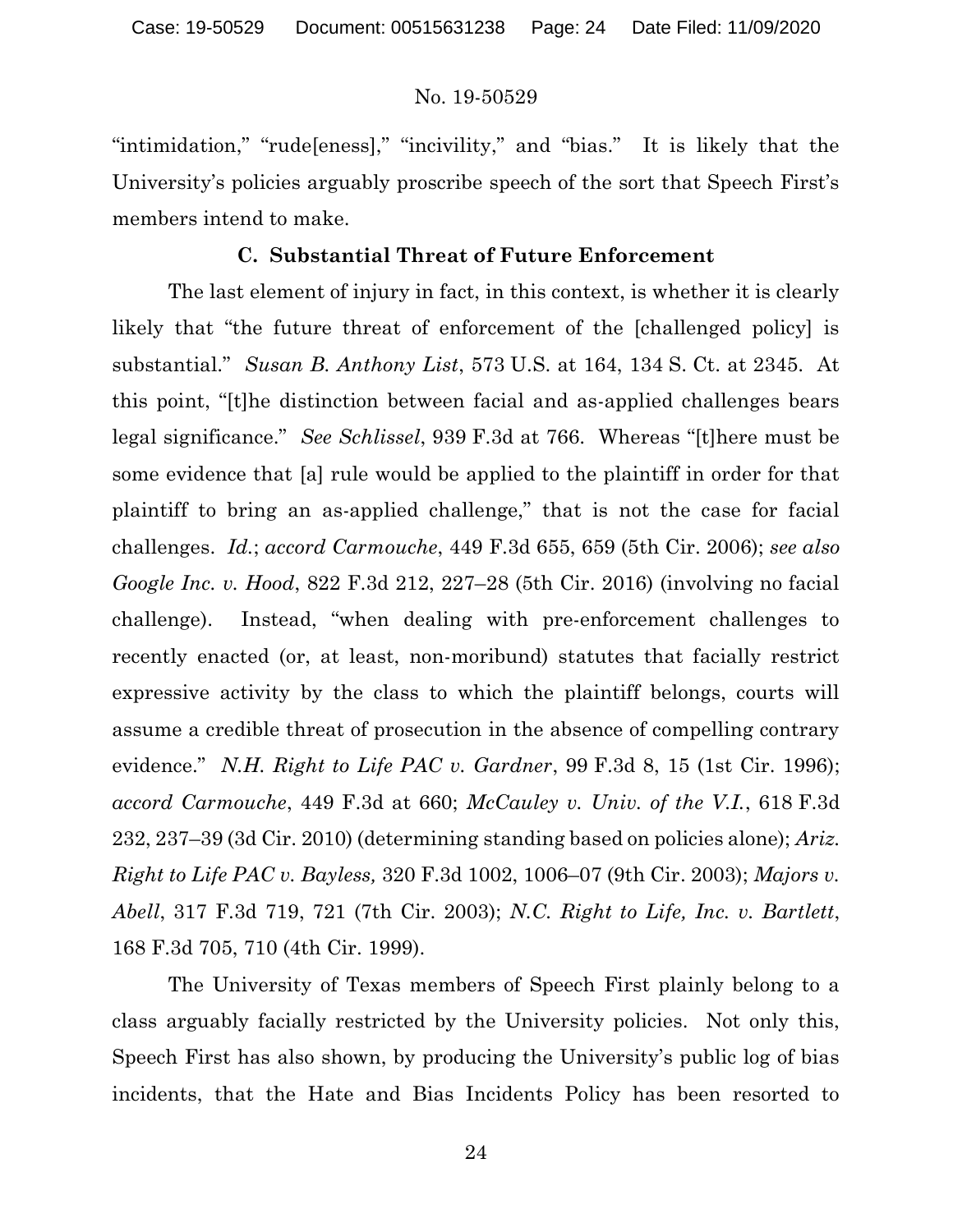countless times regarding hundreds of events since 2012. Significantly, the largest numbers of reported complaints have related to Israel and affirmative action, two topics on which Speech First member Student A, for example, intends to speak. Such evidence establishes a threat of enforcement, not only of the Hate and Bias Incidents Policy, but also of the University's other intertwined policies. The Hate and Bias Incidents Policy, after all, specifically refers to the Institutional Rules, as do the CCRT webpage and the Residence Hall Manual regarding the same issues. In addition, the Institutional Rules on speech specifically refer to the Acceptable Use Policy for "[r]ules protecting and regulating speech on University computer networks." These overlapping policies strongly suggest that enforcement of one produces a credible threat of enforcement of the others. Speech First has clearly shown a credible threat of enforcement of those policies upon its members.

 Fenves disagrees with the sufficiency of this showing based on case law and on "compelling contrary evidence" that belies a credible threat of prosecution. The district court focused on the proffered declarations of University officials that no sanctions had been imposed for violating the challenged policies.

 On the case law, Fenves notes, Laird holds that "a complainant who alleges that the exercise of his First Amendment rights is being chilled by the mere existence, without more, of a governmental investigative and datagathering activity" faces no substantial threat of future harm. 408 U.S. at 10, 14, 92 S. Ct. at 2324. This holding was necessitated by the facts of the case. But Laird also contrasted the facts before it with a number of cases where "this" Court has found ... that constitutional violations may arise from the deterrent, or 'chilling,' effect of governmental regulations that fall short of a direct prohibition against the exercise of First Amendment rights." Id.

25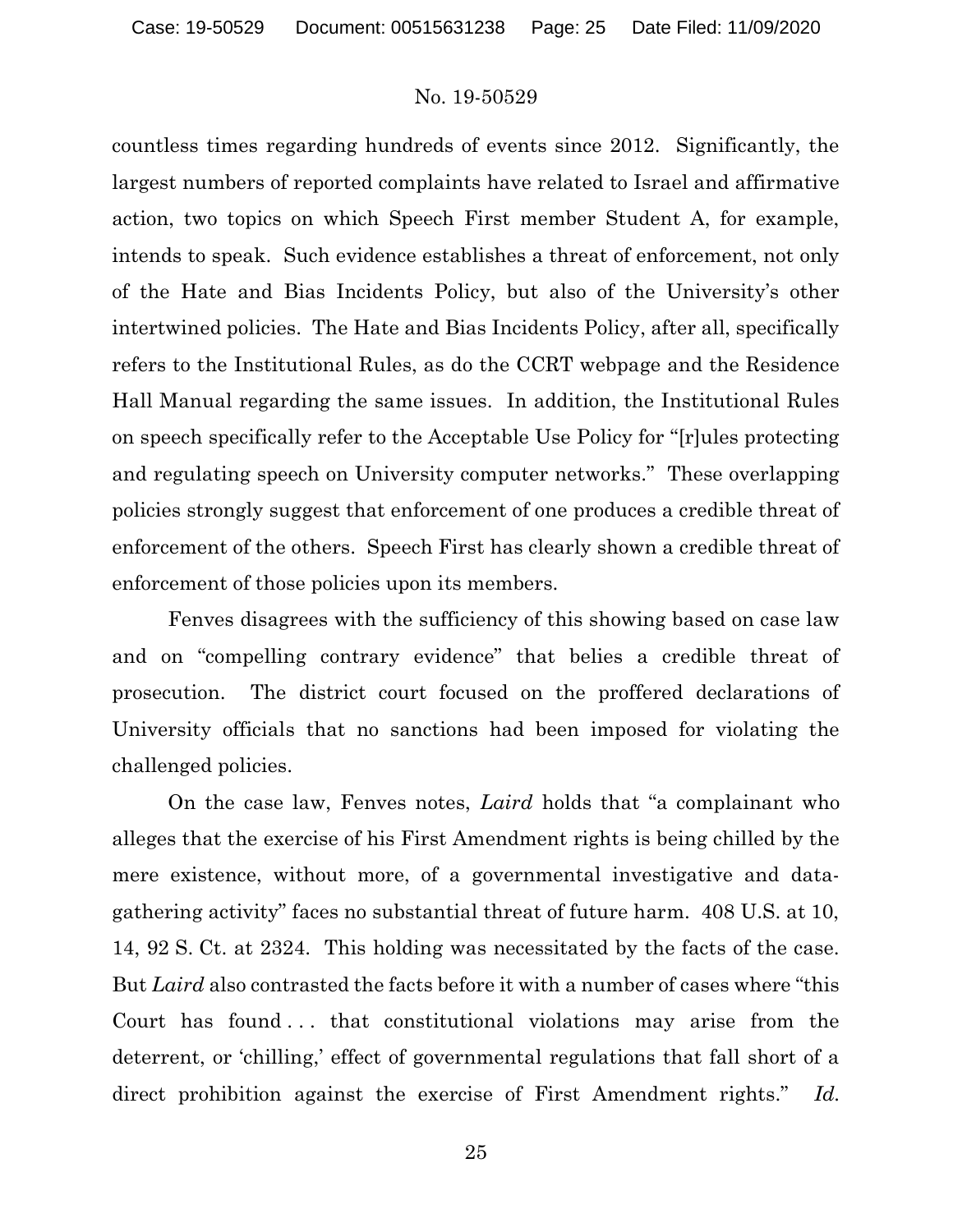(citations omitted). Standing existed in the Court's prior cases because "the complainant was either presently or prospectively subject to the regulations, proscriptions, or compulsions he was challenging." Id. at 11, 2325. Thus, according to Laird, a plaintiff who belongs in a class subject to the challenged policies has standing, while one who only resides in a country that maintains policies with which he disagrees, but who fails to allege himself personally subject to the policies, does not. Id. at 13, 2326. Laird does not prevent these plaintiffs, who are arguably covered by the allegedly unconstitutional policies, from having standing.

 In a second thrust at Speech First's invocation of Gardner, Fenves quotes Carmouche, in which this court required more than "the mere existence of an allegedly vague or overbroad statute." 449 F.3d at 660. This is in harmony with Laird. That Carmouche relied on a history of past enforcement to show a substantial threat of future enforcement does not contradict Laird's acknowledgement that a plaintiff who is subject to a regulation or proscription has standing to sue. Either type of evidence may establish "a fear of prosecution that is not 'imaginary or wholly speculative.'" Id. (quoting Babbitt v. United Farm Workers Nat'l Union, 442 U.S. 289, 302, 99 S. Ct. 2301, 2311 (1979)). As the Seventh Circuit explained, a plaintiff who mounts a preenforcement statutory challenge on First Amendment grounds "need not show that the authorities have threatened to prosecute him . . . ; the threat is latent in the existence of the statute." Majors, 317 F.3d at 721.

Finally, *Clapper v. Amnesty International USA* imposes no obstacle to finding a threat in this case that is likely substantial. In *Clapper*, the Supreme Court determined that the plaintiffs were in a class that, under the challenged statute, could not be targeted. 568 U.S. 398, 411, 133 S. Ct. 1138, 1148 (2013). Having established this, the Court looked for a history of enforcement or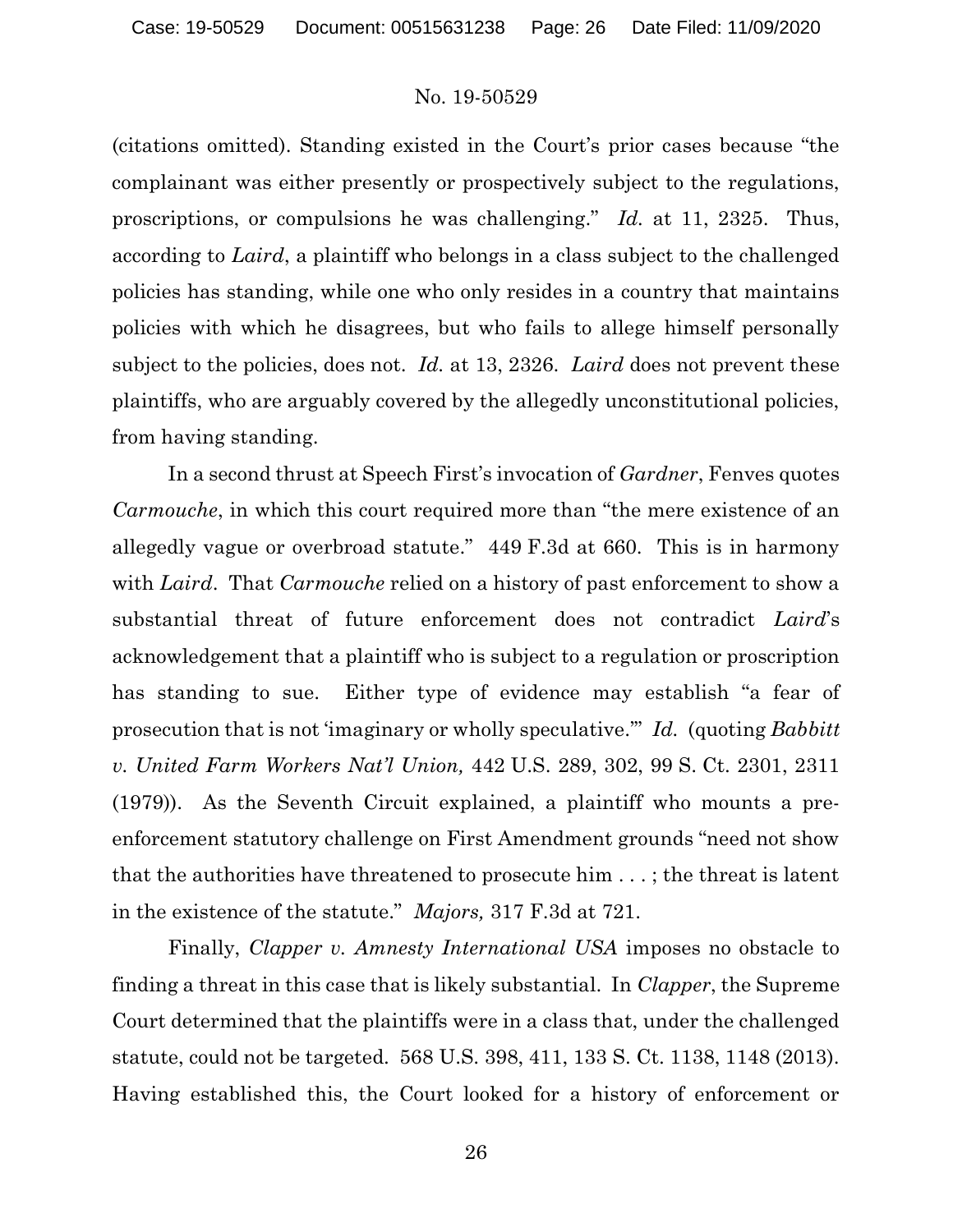specific facts13 about the government's targeting practices that might yet give rise to a substantial threat of enforcement. Id. The Court did not suggest, however, that if the plaintiffs had been the subject of the challenged policies, such evidence would have been necessary. Unsurprisingly, in Blum v. Holder, the First Circuit determined that "Clapper does not call into question the assumption that the state will enforce its own non-moribund criminal laws, absent evidence to the contrary." 744 F.3d 790, 798 n.11 (1st Cir. 2014) (citing Gardner, 99 F.3d at 15). The standard articulated in Gardner remains sound.

 Turning to the argument that the University offered "compelling contrary evidence" to the presumption of enforcement, Fenves alleges an absence of relevant past enforcement of the University's policies. He reiterates the speech-protecting language of the policies in question and points to declarations by University officials to support that the University lacks any intention to penalize the intended conduct of Speech First's members.

This evidence is not compelling. First, both Fenves and a former Dean of Students assert that they know of no instance in which the University speech policies have been enforced against the speech topics described by Speech First.<sup>14</sup> Past enforcement of speech-related policies can assure standing, but as the foregoing discussion shows, a lack of past enforcement does not alone doom a claim of standing. See, e.g., Carmouche, 449 F.3d at 660 ("Controlling precedent . . . establishes that a chilling of speech because of the mere existence of an allegedly vague or overbroad [law] can be sufficient injury

<sup>&</sup>lt;sup>13</sup> Unlike this case, *Clapper* reviewed dismissal for lack of standing at the summary judgment stage, at which a plaintiff "can no longer rest on . . . 'mere allegations,' but must 'set forth' by affidavit or other evidence 'specific facts.'" Id. at 412, 1148–49.

<sup>&</sup>lt;sup>14</sup> There is no reason to doubt their statements, which are based only on their personal experience; but on the other hand, the University's student disciplinary records were unavailable to Speech First at this stage of litigation.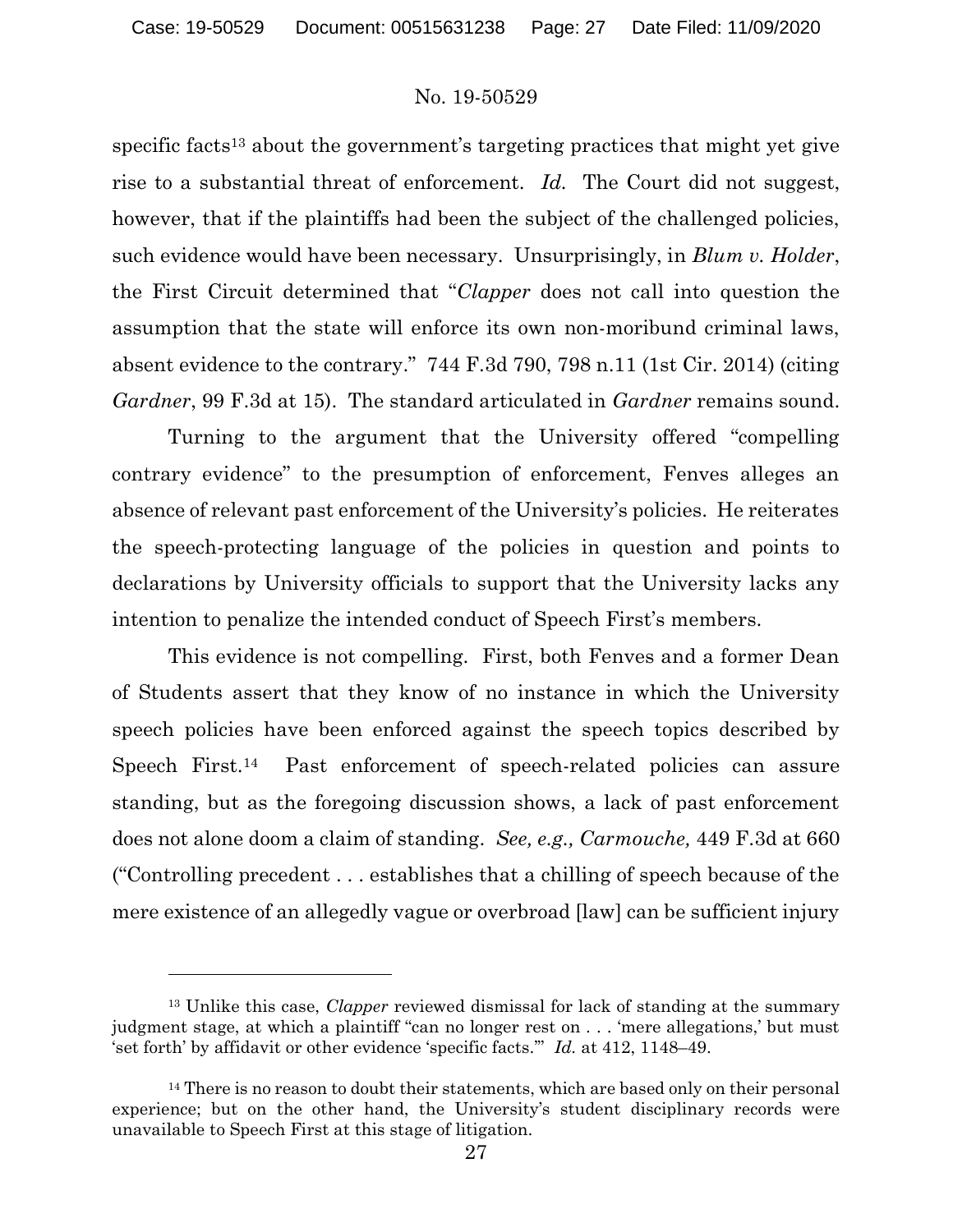to support standing."). Where the policy remains non-moribund, the claim is that the policy causes self-censorship among those who are subject to it, and the students' speech is arguably regulated by the policy, there is standing. See, e.g., Schlissel, 939 F.3d at 766 (fact that "there is no evidence in the record" of past enforcement "misses the point"). Second, as was discussed above, the policies' protection for student free speech "rights" is qualified and limited by required adherence to "university rules." And third, University officials' disavowals of any future intention to enforce the policies contrary to the First Amendment are compatible with, and simply reinforce, the open-ended language in those policies. The difficulty with such disavowals is that regulations governing "rude," "uncivil," "harassing," or "offensive" speech can in fact cover speech otherwise protected by the First Amendment. See Snyder v. Phelps, 562 U.S. 443, 131 S. Ct. 1207 (2011); Vill. of Skokie v. Nat'l Socialist Party of Am., 373 N.E.2d 21, 23 (Ill. 1978).<sup>15</sup> Moreover, the University continues to defend the use of these terms.

 Even more to the point, if there is no history of inappropriate or unconstitutional past enforcement, and no intention to pursue discipline against students under these policies for speech that is protected by the First Amendment, then why maintain the policies at all? At least, why maintain the plethora of potential sanctions? After all, the University regulatory policy for speech, including the Acceptable Use Policy, could have stated succinctly that students will be disciplined, up to and including academic punishment

<sup>&</sup>lt;sup>15</sup> This difficulty is not avoided by the University's reliance on  $Blum$ . The  $Blum$  court construed a federal statute and, in doing so, exercised special "rigor[ ]" due to separation of powers concerns. 744 F.3d at 797. The statute in that case specifically targeted conduct, violent threats, and economic damage, but specifically excluded criminal liability for protected First Amendment conduct. 744 F.3d at 794. The government's disavowal of prosecutions for protected speech thus had a secure statutory basis, unlike the disavowals here.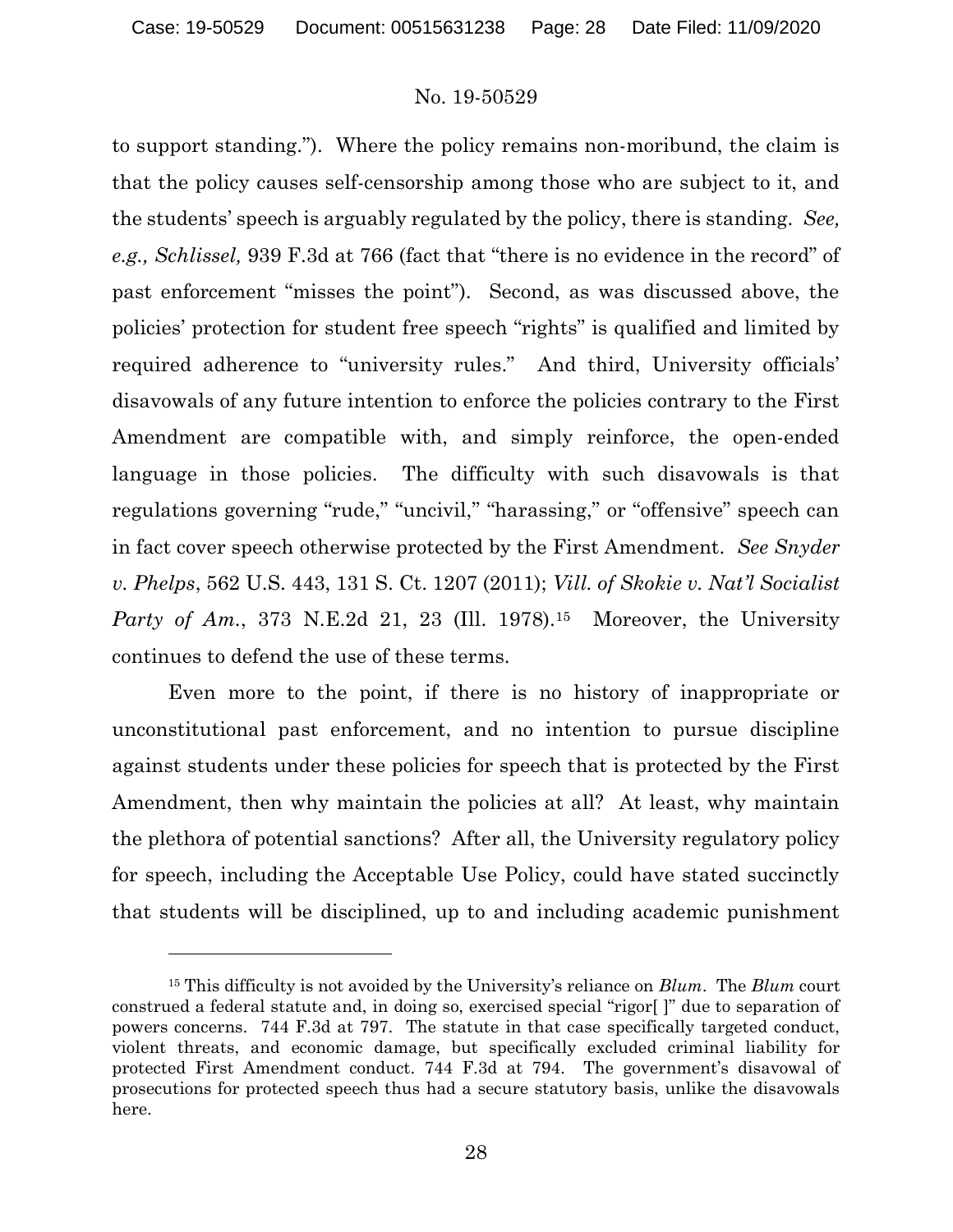and criminal referral, for speech that is outside the protection of the First Amendment and, perhaps, Title IX, which covers sexual harassment in institutions receiving federal funds.16 A reasonable observer must deduce that the University meant to expand its regulatory authority beyond the First Amendment; consequently, a reasonable student must act on the same assumption and self-censor her speech in accord with the perceived policies.

 Adding to the credible threat that the policies pose to the exercise of protected speech are two other circumstances: the University's awareness that verbal harassment policies must be applied "narrowly" and the operation of the Hate and Bias Incidents Policy, through the CCRT, to deter those who would express controversial views.

 The Institutional Rules' definition of verbal harassment consumes nearly a full page of small type. This alone might raise questions about vagueness, but the uncertainty is magnified by the University's caveat that:

Verbal harassment has been interpreted very narrowly by the federal courts. Policies on verbal harassment or hate speech at many universities have been held unconstitutional . . . . This policy should be interpreted as narrowly as need be to preserve its constitutionality.

 Put in terms of prospective enforcement, what does this mean? Surely it reasonably implies that the University will protect and enforce its verbal harassment policy as far as possible, but the distance to that horizon is unknown by the University and unknowable to those regulated by it.

 Likewise, insofar as the CCRT's evaluations of bias incident reports is based on the same definition of verbal harassment, the entire University community has been encouraged to and has funneled into the CCRT hundreds

<sup>&</sup>lt;sup>16</sup> Davis v. Monroe Cty. Bd. of Educ., 526 U.S. 629, 119 S. Ct. 1661 (1999). Whether Davis may constitutionally support purely verbal harassment claims, much less speechrelated proscriptions outside Title IX protected categories has not been decided by the Supreme Court or this court and seems self-evidently dubious.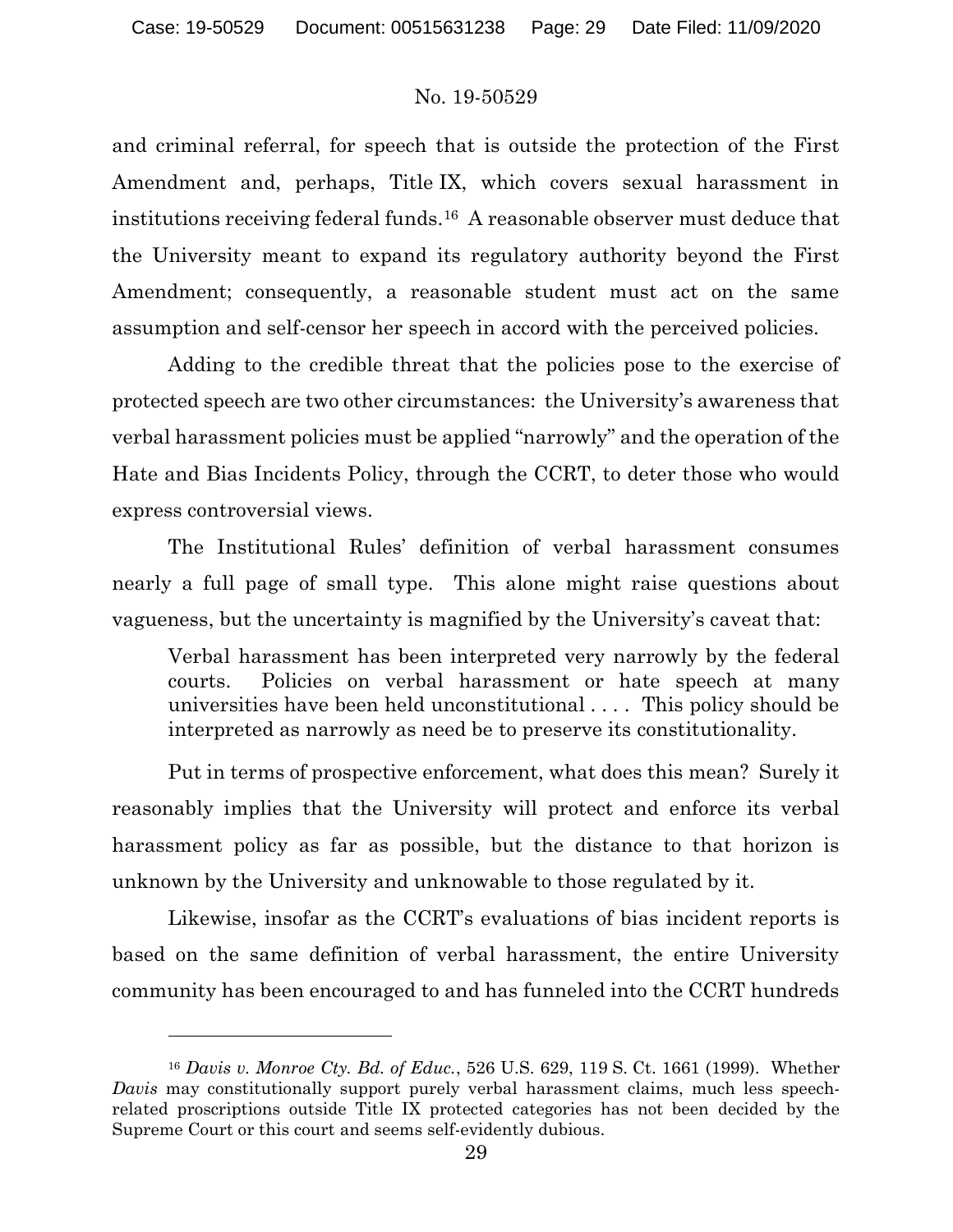of wide-ranging complaints. Moreover, the CCRT has "referred" a large number of reporting individuals "to appropriate sources of support and/or coordinate[d] with a university entity as appropriate." The CCRT describes its work, judgmentally, in terms of "targets" and "initiators" of incidents. Further, examples of CCRT responses to reported incidents have included "facilitating conversation between those who were targeted by and those who initiated an incident; and making referrals to campus resources such as the UT Austin Police Department, the Office of the Dean of Students, and the Office for Inclusion and Equity (OIE)." The CCRT, in some measure, represents the clenched fist in the velvet glove of student speech regulation.

 That the CCRT invites anonymous reports carries particular overtones of intimidation to students whose views are "outside the mainstream." As one expert explains, "[i]n both concept and design, such efforts [by "bias response teams"] to encourage students to anonymously initiate disciplinary proceedings for perceived acts of bias or to shelter themselves from disagreeable ideas are likely to subvert free and open inquiry and invite fears of political favoritism." Keith Whittington, Free Speech and the Diverse University, 87 Fordham L. Rev. 2453, 2466 (2019); see also Hon. Jose Cabranes, For Freedom of Expression, For Due Process, and For Yale: The Emerging Threat to Academic Freedom at a Great University, 35 Yale L. & Pol. Rev. 345, 360 (2017) (lamenting potential dangers of anonymous reports and recordkeeping by campus bias "police").

 For these reasons, the existence of the University's policies, which the University plans to maintain as far as a federal court will allow it, suffices to establish that the threat of future enforcement, against those in a class whose speech is arguably restricted, is likely substantial. And such likelihood is all that is necessary to establish the final prong of injury-in-fact for standing to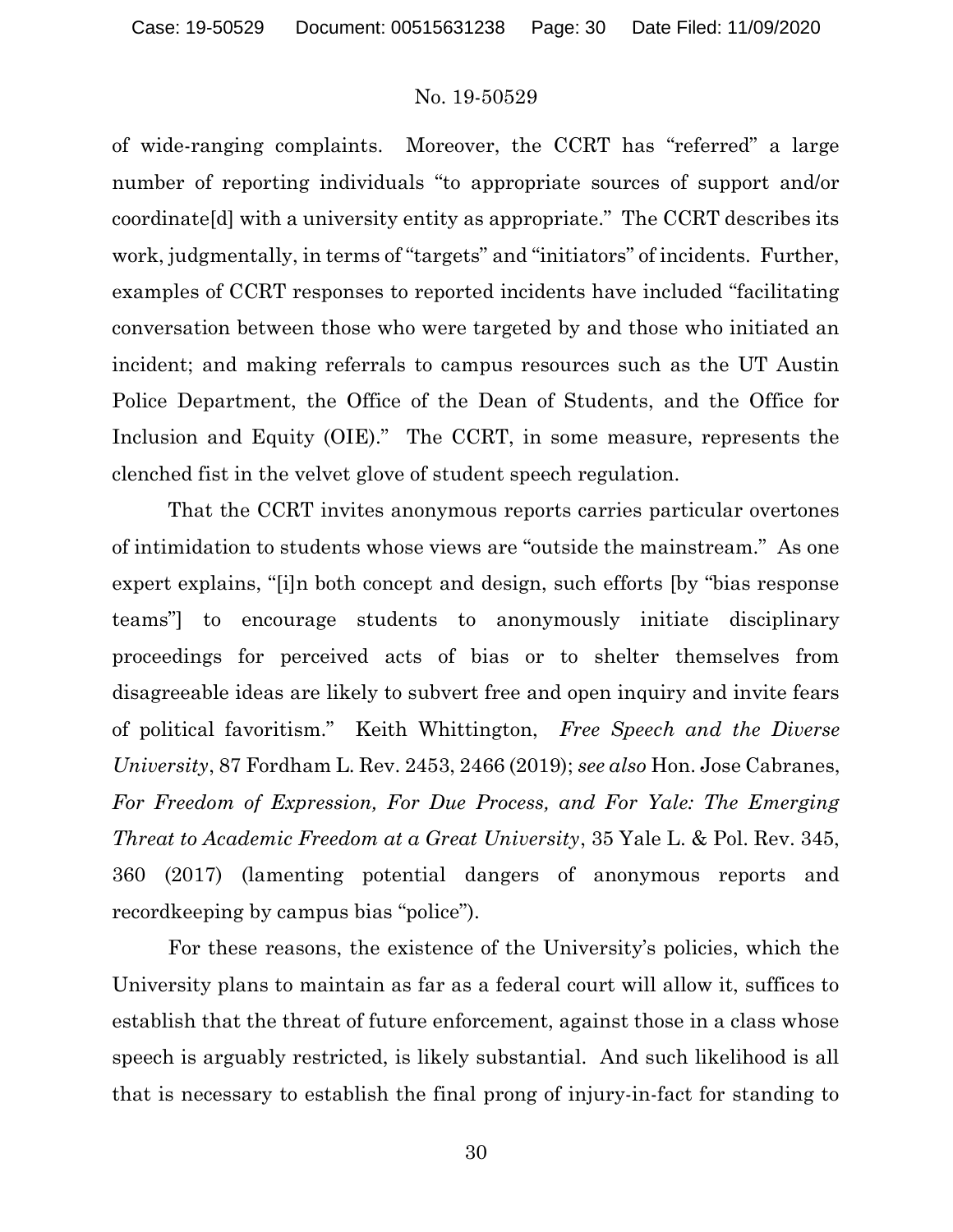seek a preliminary injunction in this kind of case. Speech First has established an injury in fact.

# D. Causation and Redressability

 As in Carmouche, "[t]he causation and redressability prongs of the standing inquiry are easily satisfied here." 449 F.3d at 661. After all, "[p]otential enforcement of the [challenged policies] caused [Speech First's members'] self-censorship, and the injury could be redressed by enjoining enforcement of [those policies]." Id. Accordingly, Speech First has standing to seek a preliminary injunction.

### III. Remaining Factors

 On the record before us, the case is not moot, and the plaintiff has standing to seek a preliminary injunction. For purposes of a preliminary injunction, the next step would be to consider whether Speech First is likely to succeed on the merits. Because the district court did not move to the merits, though, and because the new language Fenves proposes might yet be adopted by formal procedures of the Board of Regents and might—or might not—moot certain issues, we must remand to the district court for reassessment of the preliminary injunction.

 At the same time, we note the consistent line of cases that have uniformly found campus speech codes unconstitutionally overbroad or vague.<sup>17</sup>

<sup>17</sup> See, e.g., McCauley, 618 F.3d 232; DeJohn, 537 F.3d 301; Dambrot, 55 F.3d 1177; Shaw v. Burke, No. 2:17-cv-02386, 2018 U.S. Dist. LEXIS 7584 (C.D. Cal. Jan. 17, 2018); Univ. of Cinc. Chapter of Young Ams. for Liberty v. Williams, No. 1:12-cv-155, 2012 U.S. Dist. LEXIS 80967 (S.D. Ohio June 12, 2012); Smith v. Tarrant Cty. Coll. Dist., 694 F. Supp. 2d 610 (N.D. Tex. 2010); Coll. Repub's at S.F. State Univ. v. Reed, 523 F. Supp. 2d 1005 (N.D. Cal. 2007); Pro-Life Cougars v. Univ. of Houston, 259 F. Supp. 2d 575 (S.D. Tex. 2003); UWM Post, Inc. v. Bd. of Regents of Univ. of Wis. Sys., 774 F. Supp. 1163 (E.D. Wis. 1991); Doe v. Univ. of Mich., 721 F. Supp. 852 (E.D. Mich. 1989).